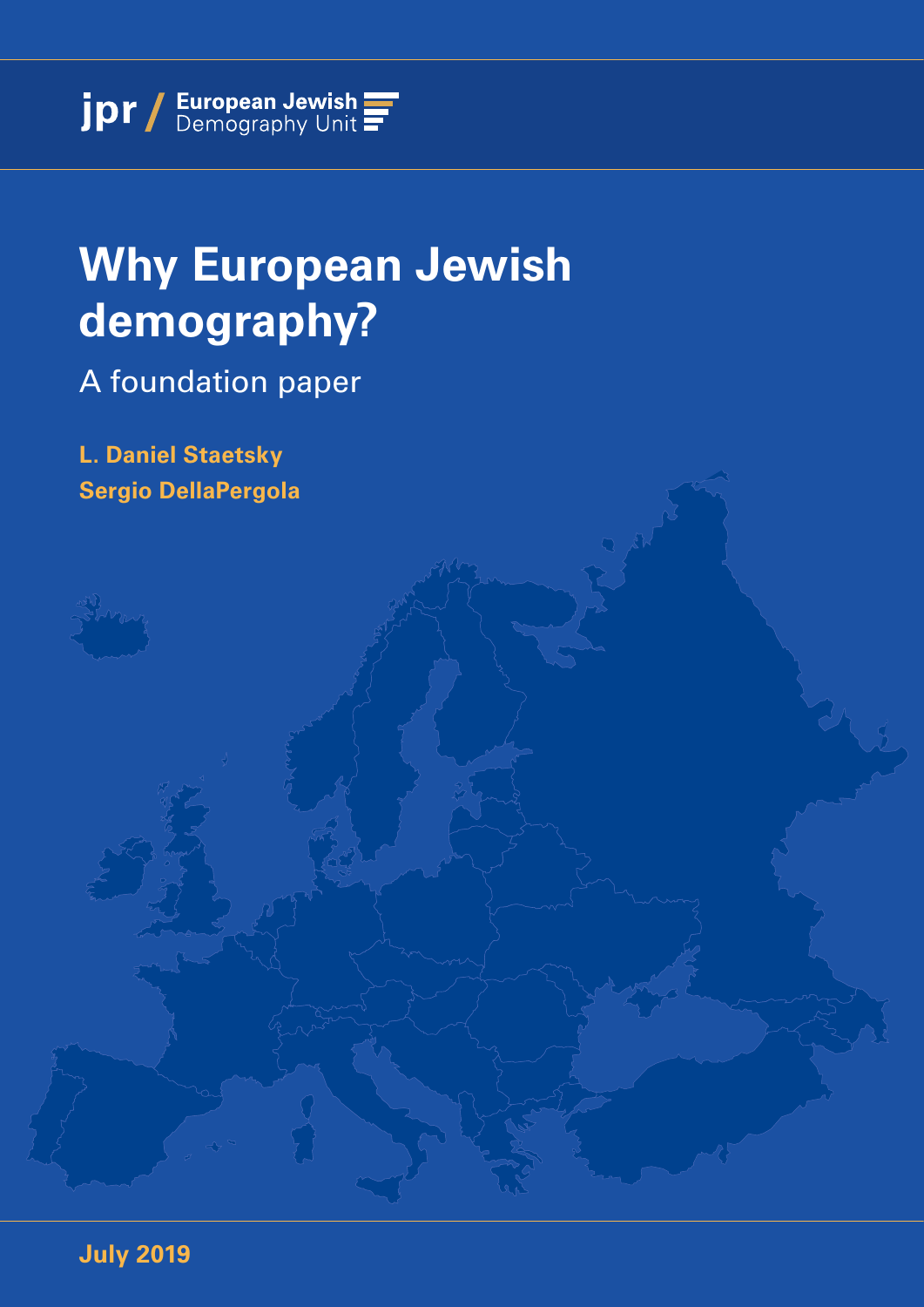The **Institute for Jewish Policy Research** is a London-based research organisation, consultancy and think-tank. It aims to advance the prospects of Jewish communities in the United Kingdom and across Europe by conducting research and informing policy development in dialogue with those best placed to positively influence Jewish life. Its European Jewish Demography Unit exists to generate demographic data and analysis to support Jewish community planning and development throughout the continent.

#### Authors

Dr Daniel Staetsky is a Senior Research Fellow at JPR and Director of its European Jewish Demography Unit. His expertise spans the disciplines of demography, applied statistics and economics, and he is a former researcher and analyst at the Central Bureau of Statistics in Israel and at RAND Europe. He holds an MA in demography from the Hebrew University of Jerusalem and a PhD in social statistics from the University of Southampton. He specialises in Jewish, European, Israeli and Middle Eastern demography. His work in demography has been widely published, and he focuses particularly on the major puzzles of contemporary demography, such as relatively high Jewish longevity, divergence of longevity paths between different Western countries and stagnating fertility in the context of the developing world. He has authored and co-authored thirty-five manuscripts covering the topics of demography, survey methodology, social statistics and the quantitative study of antisemitism.

Professor Sergio DellaPergola is Professor Emeritus and former Chairman of the Hebrew University's Avraham Harman Institute of Contemporary Jewry, and Chairman of JPR's European Jewish Demography Unit. Born in Italy 1942, he has lived in Israel since 1966. He has an MA in Political Sciences from the University of Pavía, and a PhD in Social Sciences and Contemporary Jewry from the Hebrew University of Jerusalem. A specialist in the demography of world Jewry, he has published or edited sixty books and monographs including *Jewish Demographic Policies: Population Trends and Options* (2011) and *Jewish Population and Identity: Concept and Reality* (with Uzi Rebhun, 2018), and over 300 papers on historical demography, the family, international migration, Jewish identification, antisemitism, and projections in the Diaspora and in Israel. He has lectured at over 100 universities and research centres all over the world and was senior policy consultant to the President of Israel, the Israeli Government, the Jerusalem Municipality, and major national and international organisations. A winner of the Marshall Sklare Award for distinguished achievement in the Social Scientific Study of Jewry (1999), and the Michael Landau Prize for Demography and Migration (2013), he is chief editor of *Hagira – Israel Journal of Migration*, member of Yad Vashem's Committee for the Righteous of the Nations, and a Board Member of the Institute for Jewish Policy Research.

JPR is particularly indebted to the Rothschild Foundation Hanadiv Europe for its generous support for the European Jewish Demography Unit.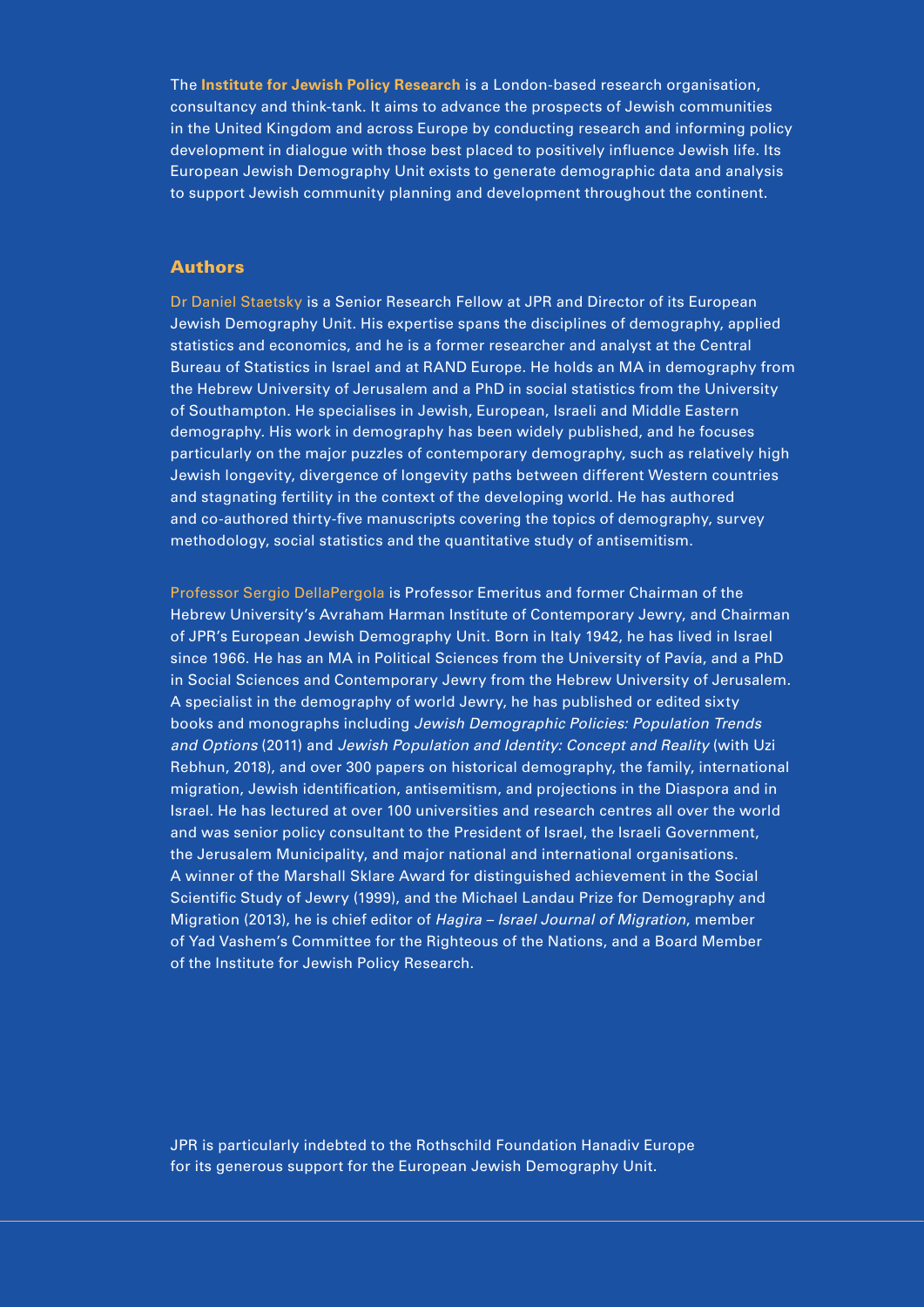## **/ Contents**

|                | Introduction                                                      | $\overline{2}$ |
|----------------|-------------------------------------------------------------------|----------------|
| 1              | Jewish demography as a study of Jewish continuity                 | 3              |
|                | How many Jews in Europe?                                          | 3              |
|                | What is Europe?                                                   | 4              |
|                | Jewish existential anxieties                                      | $\overline{4}$ |
|                | Antisemitism – and Who is a Jew?                                  | 5              |
|                | Intermarriage                                                     | 7              |
|                | <b>Births and deaths</b>                                          | 9              |
|                | Migration                                                         | 11             |
|                | Where next?                                                       | 11             |
|                | Summary                                                           | 13             |
| $\overline{2}$ | Demography and earthly affairs                                    | 14             |
|                | Doubts old and new                                                | 14             |
|                | Examples old and new                                              | 15             |
|                | A chicken and egg question resolved                               | 17             |
|                | How Jewish communities use socio-demographic data                 | 17             |
|                | A case study of Jewish communal uses of<br>socio-demographic data | 19             |
| 3              | Why a European Jewish demography unit?                            | 21             |
|                | The world we inherited                                            | 21             |
|                | Our scientific methodology                                        | 23             |
|                | Our sources                                                       | 24             |
|                | Concluding remarks                                                | 29             |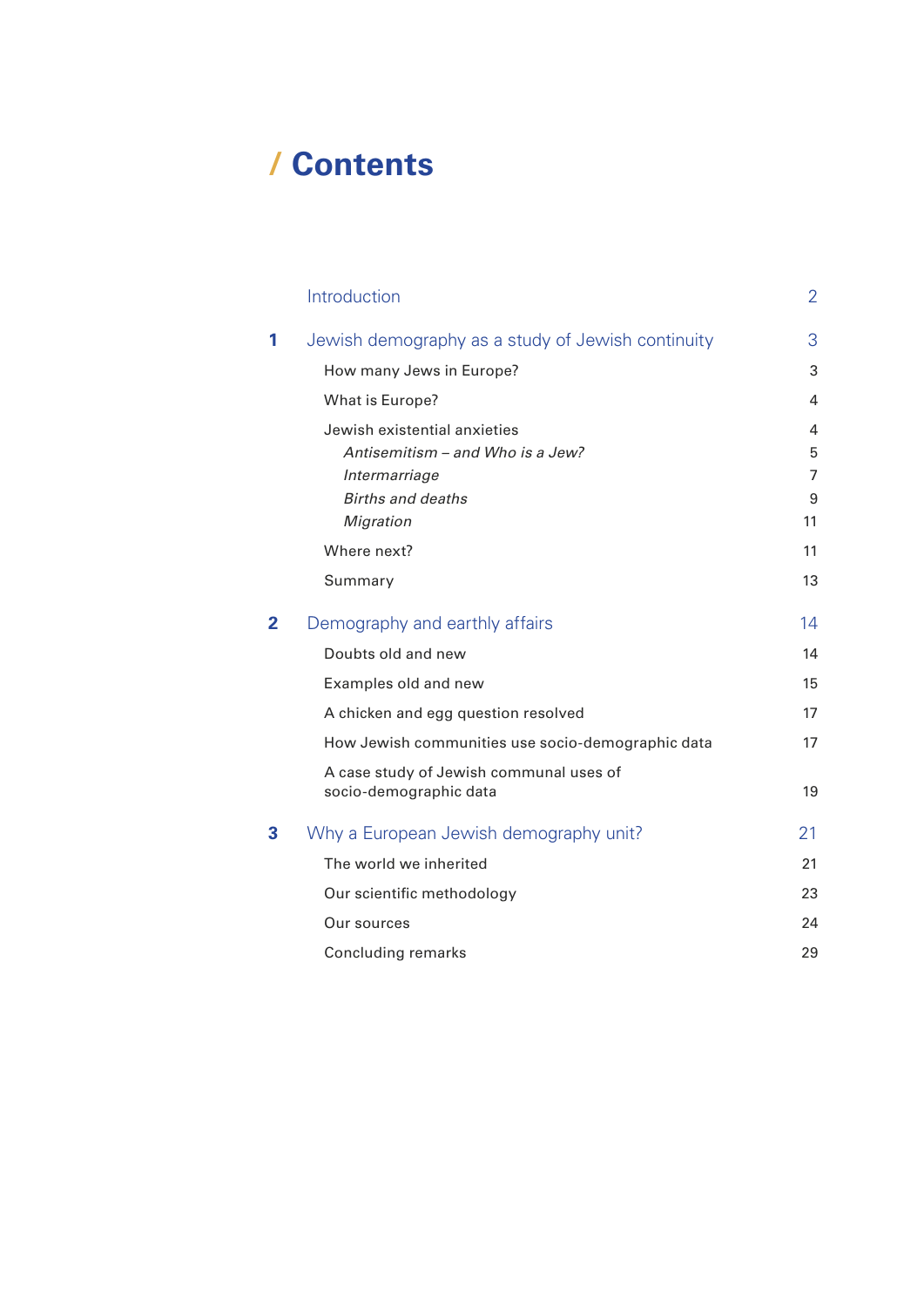## <span id="page-3-0"></span>**/ Introduction**

In the course of 2018, the Institute for Jewish Policy Research (JPR) teamed up with the Rothschild Foundation Hanadiv Europe to establish a new initiative at JPR: the European Jewish Demography Unit. The Unit aims to undertake demographic research about Jewish populations across Europe, in order to provide empirical assessments of population trends and developments, and to support Jewish community development in countries throughout the continent. This paper is the first output of the Unit, and outlines in detail its scientific agenda, methodology and policy mission.

It is written in three parts. Part 1 describes what Jewish demography is, as a subject area, and its purpose and value, with specific reference to Jews in Europe. Part 2 explores some of the critiques of demography from the past and present, and responds to these by outlining how the data should be used and have been used for highly constructive purposes. Part 3 outlines what the European Jewish Demography Unit will do, and the methods and approach it will take.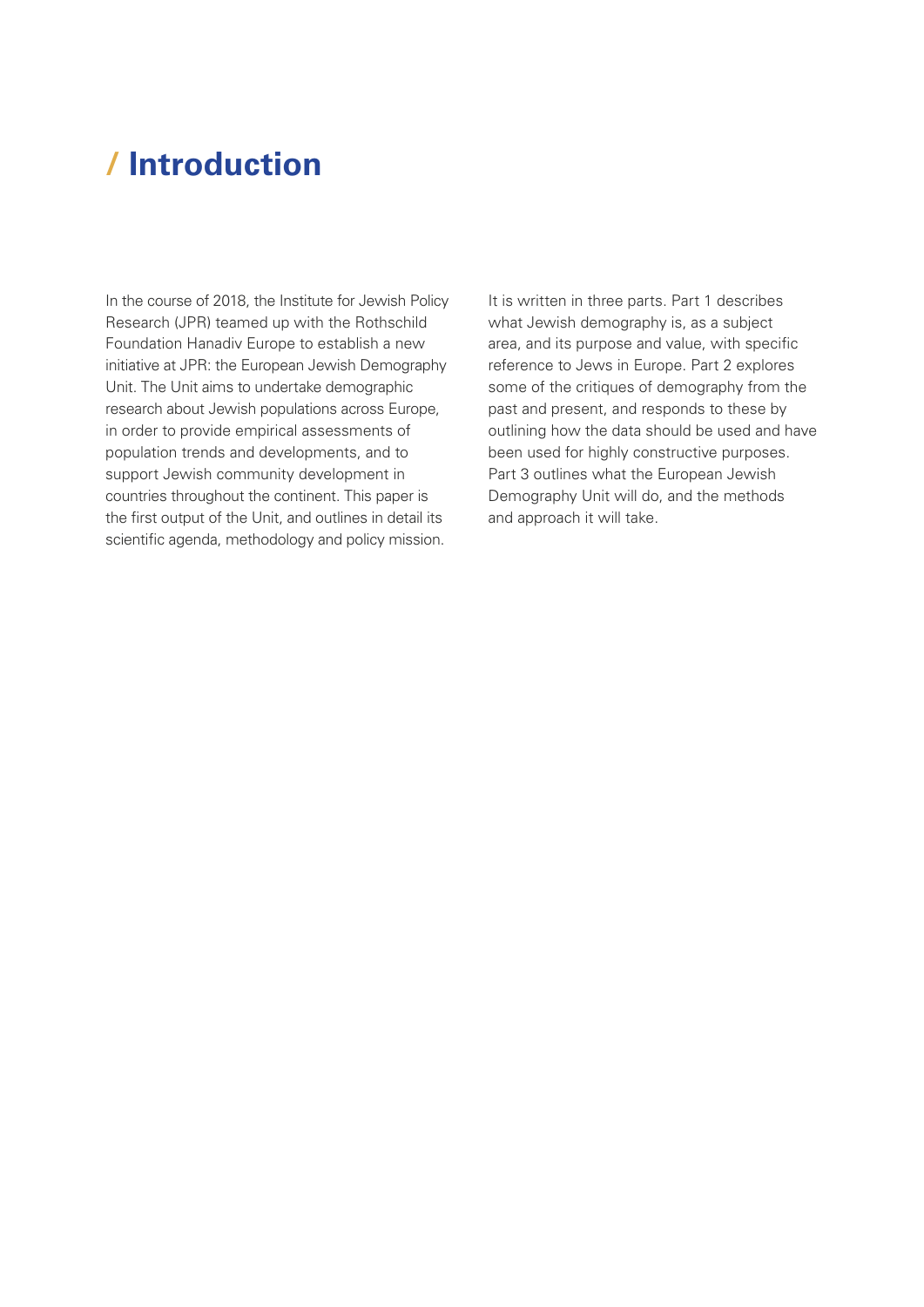## <span id="page-4-0"></span>**1 / Jewish demography as a study of Jewish continuity**

#### **How many Jews in Europe?**

How many Jews exist in the world? Or in Europe? Or in any particular country of Europe? Demography provides accepted answers to all of these questions. The number of people who would describe themselves as Jews today, when asked in a census or a social survey, was estimated at 14,606,000 globally at the beginning of 2018. The two major population centres of world Jewry, Israel and the United States of America, host between them 84% of the total Jewish population. Europe as a whole, including Eastern Europe, hosts 1.35 million, or 9.2% of all Jews, i.e. a majority of the Jews living outside of Israel and the USA. The European Union with its 28 current member states (including the UK) hosts about 1.1 million Jews, and these constitute 7.4% of all Jews in the world.<sup>1</sup> Thus, in the grand scheme of things, Europe is not a Jewish population giant equivalent to Israel and the USA in Jewish terms, but it is still the third most important geographical and socio-political centre of world Jewry, or a 'third pillar' of the Jewish world, as some observers have maintained.<sup>2</sup> Thus, the importance of Europe in the framework of Jewish demography is self-evident, but there is much more to the story of its importance in Jewish history and, by extension, Jewish social statistics.

From the beginning of the second millennium of the Common Era, Europe began to evolve as one of the largest, and certainly one of the most influential centres of Jewish civilisation. Its share in the world Jewish population increased from 13% (150,000), as estimated around the time of the Crusades (twelfth century), to 45% (600,000) around the time of Christopher Columbus' voyages (fifteenth century), and to almost 90% (6,800,000) in the second half of the nineteenth century.3 The two principal Jewish cultural subgroups – the Ashkenazim and the Sephardim – matured on European soil. However, the share of European Jews in the world Jewish population declined abruptly between the late nineteenth century and the present, first as a result of the mass migration of Jews particularly to the United States, Canada and Latin America, then as a result of the genocide carried out by Nazi Germany and its collaborators in Nazi-controlled territories, and later due to a major wave of migration to Israel from the Former Soviet Union at the end of the twentieth century following the collapse of communism. Today, the proportionate share of European Jews in the world Jewish population has returned to the levels last seen almost 900 years ago, around the times of Rashi and the First Crusade, begging the question: where will European Jewry go from here?

<sup>1</sup> Source: DellaPergola, S. 2019. *World Jewish Population, 2018*. Current Jewish Population Reports. Berman Jewish Databank, in cooperation with the Association for the Social Scientific Study of Jewry.

<sup>2</sup> This conceptualisation is present in the works of D. Pinto (*A new Jewish identity for post-1989 Europe*, 1996, London: Institute for Jewish Policy Research) and E. Ben-Rafael, O. Gloeckner and Y. Sternberg (*Jews and Jewish education in Germany today*, 2011, Leiden: Brill).

<sup>3</sup> DellaPergola, S. 2001. *Some fundamentals of Jewish demographic history*. Papers in Jewish Demography 1997 (Jewish Population Studies 29). Jerusalem: The Avraham Harman Institute of Contemporary Jewry, The Hebrew University of Jerusalem.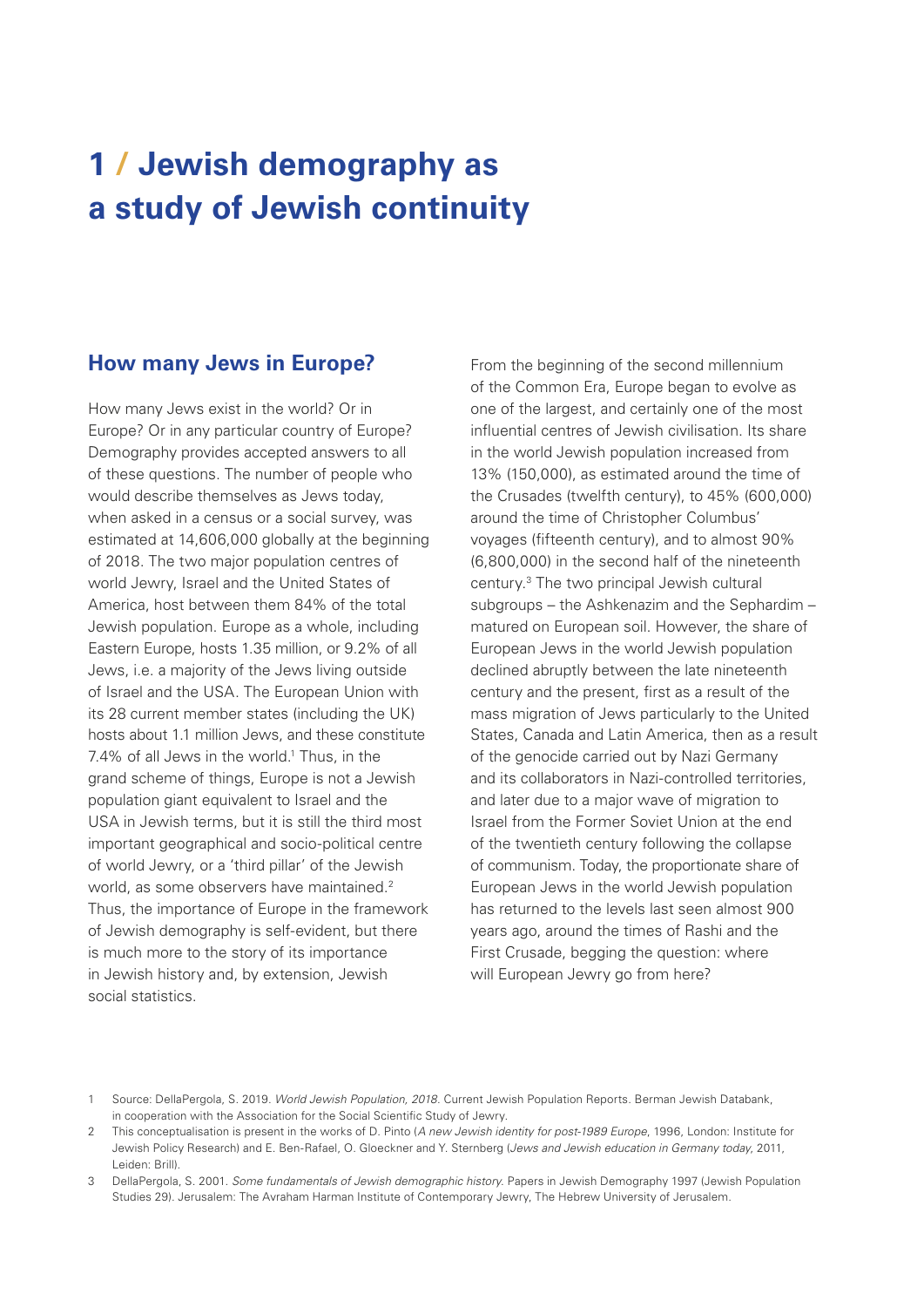Addressing this question in demographic terms and doing so convincingly is the scientific goal of the new European Jewish Demography Unit, established by the Institute for Jewish Policy Research in January 2019. The more pragmatically defined objective of the Unit is to create demographic profiles of European Jewish populations at a country level, documenting their size, structure, composition, patterns of Jewish identity, factors of growth and decline, and past and projected trajectories over time. At all times, the Unit will undertake this work with an emphasis on: (a) policy relevance, especially from the point of view of European Jewish communities; and (b) providing interpretative commentary about the figures to enable users to develop an understanding of, and appreciation for, the importance of Jewish demography. The ultimate question of the future of European Jewry can only be answered through comprehensive documentation of the demographic realities of its constituent communities, and by weaving that evidence into a comprehensive and meaningful picture of Jews across Europe. The immediate beneficiaries of this work will be community leaders and professionals, policy makers and academics, who will gradually gain greater clarity about the demography of various European Jewish communities, and Jewish Europe as a whole. The methods and materials of the new Unit will be presented in greater detail in the following sections. However, before this is done, it is worth giving some further consideration to the issue of Jewish continuity, in general and in Europe, and to the role that the science of demography plays in telling that story.

#### **What is Europe?**

At a time of great uncertainty for the future membership and political direction of the European Union, it may appear paradoxical that a research unit devoted to the study of European Jews has been established and located in the United Kingdom. This might be interpreted as

an act of faith and optimism in human common sense, in the hope that the higher interests of continental peace, economic development, cultural exchange and civil rights and liberties will continue to prevail for all citizens in spite of possible changes in Europe's political boundaries and administrative arrangements. What is certain, though, is that whatever course Europe will choose to take, the fate and quality of life of its Jewish citizens and community will be affected. Jewish life is deeply related to local place: country, city and neighbourhood. But it also strongly reflects broader historical and contemporary transnational trends that have accompanied the movement of Jews across territorial boundaries in the long term and have affected their individual and collective culture and solidarity. A European framework has been, and will remain, highly relevant to understanding the past changes, present reality, and possible future directions of Jews right across the continent.

#### **Jewish existential anxieties**

'Where from here?' or 'What will become of us?' is a recurring theme that Jewish historians, philosophers and intellectuals tackle, often addressed with a note of significant concern. As Simon Rawidowicz wrote in his oft-cited *Israel, the ever-dying people*: "He who studies the history of the Jews will readily discover that there was hardly a generation in the Diaspora period which did not consider itself the final link in Israel's chain… Each generation grieved not only for itself but also for the great past that was going to disappear forever, as well as for the future of unborn generations who would never see the light of day."<sup>4</sup> In his paper, Rawidowicz provides examples of such attitudes through generations of Jewish scholars and writers, from rabbinic sages in the first two hundred years of the Common Era to modern Hebrew poets. His examples are eclectic, and his tone slightly tongue in cheek, yet his characterisation of the concern about continuity as a dominant theme of Jewish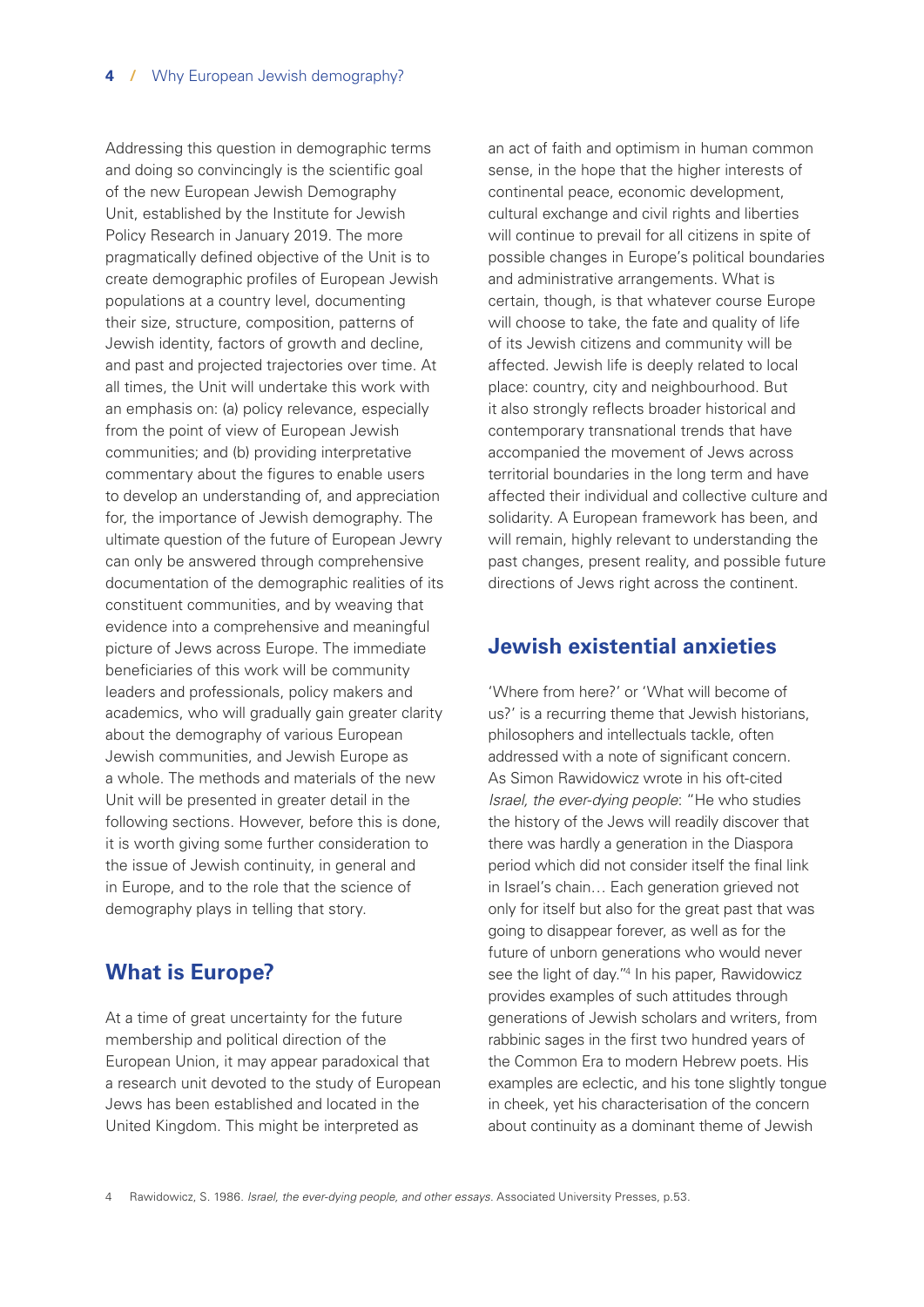life rings true. Moreover, it is certainly true that matters relating to the assimilation of Jews into wider society and hostility towards Jews were strong motivational factors behind the work of the earliest Jewish demographers, most notably Arthur Ruppin, whose period of activity spanned the time of the rapid modernisation of world Jewry in the early twentieth century to the rise of Nazism. Today, a century after Ruppin, Jewish communal discourse remains strongly focused on matters of continuity, and antisemitism and intermarriage are two leading topics in this respect. There are important demographic aspects to these, as well as to many other topics which are of crucial importance for understanding Jewish continuity.

#### Antisemitism – and Who is a Jew?

That antisemitism comes first on this list of topics is understandable. Over the centuries antisemitism has proved to be a lethal force. Just before the Holocaust, in 1939, following several decades of vigorous growth, the global Jewish population reached its historical peak of 16.6 million. Less than a decade later, in 1948, it was 11.5 million, i.e. about 30% smaller in size.<sup>5</sup> The Holocaust-related population losses quantified in this way are the net outcome of all population flows during 1939–1948, notably those murdered for being Jews as part of the Nazi extermination programme (captured by the mortality component), and those who died of natural causes (also captured by the mortality component), as well as children born in that period (captured by the fertility component, in itself significantly depressed due to low fertility owing to war and also due to the physical destruction of women of childbearing age).

Today, the global Jewish population is still estimated to be below the mark reached in 1939.

There is a degree of controversy attached to the last statement, and it is interesting to fully comprehend the meaning of this controversy in order to appreciate the dimensions of the Holocaust as a population catastrophe. The controversy played out in the popular press during the course of 2015, both in Israel and in the Jewish Diaspora, on the back of certain journalistic reports about the publication of world Jewish population estimates. In itself, an update of the global Jewish population estimates is an important but not unusual occurrence. After all, such estimates have been routinely produced by the Institute of Contemporary Jewry at the Hebrew University of Jerusalem, and are made available to all through the flagship publication of the Israeli Central Bureau of Statistics, its annual *Statistical Abstract of Israel*, among other means. Thus, the differential visibility of this or that release to the public cannot be fully explained by the release's content alone; the logic of the news industry plays a major role in increasing, or suppressing, the public appetite for certain types of news. On this particular occasion, the attention of the media and the public focused on the existence of alternative estimates of the global Jewish population size. As stated above, the more reliable estimates of the global Jewish population put it at slightly above the 14.5 million mark, considerably lower than the pre-Holocaust peak of 16.6 million. Yet, including in the count those who have a Jewish parent but may or may not self-identify as Jews would take the estimate to 17.8 million, which is higher than the pre-Holocaust peak.<sup>6</sup>

6 Numbers sourced from: DellaPergola, S. 2019. *World Jewish Population, 2018*. Current Jewish Population Reports. Berman Jewish Databank, in cooperation with Association for the Social Scientific Study of Jewry. Readers with an interest in the debate can follow it through (1) JTA. World Jewish population nears pre-Holocaust numbers, *The Times of Israel*, 26 June 2015, [www.timesofisrael.com/worldwide-jewish-population-nears-pre-holocaust-numbers/.](https://www.timesofisrael.com/worldwide-jewish-population-nears-pre-holocaust-numbers/) (2) Borschel-Dan. A. Worldwide Jewry nowhere near pre-WWII numbers, says foremost Jewish demographer, *The Times of Israel*, 28 June 2015, [www.timesofisrael.com/worldwide-jewry-nowhere-near-pre-wwii-numbers-says-foremost-jewish-demographer/](http://www.timesofisrael.com/worldwide-jewry-nowhere-near-pre-wwii-numbers-says-foremost-jewish-demographer/). (3) Taylor, A. Has the global Jewish population finally rebounded from the Holocaust?, *The Washington Post*, 2 July 2015, [www.washingtonpost.com/news/worldviews/wp/2015/07/02/has-the-global-jewish-population-finally-rebounded](https://www.washingtonpost.com/news/worldviews/wp/2015/07/02/has-the-global-jewish-population-finally-rebounded-from-the-holocaust-not-exactly/?utm_term=.5152af0bec76)[from-the-holocaust-not-exactly/?utm\\_term=.5152af0bec76](https://www.washingtonpost.com/news/worldviews/wp/2015/07/02/has-the-global-jewish-population-finally-rebounded-from-the-holocaust-not-exactly/?utm_term=.5152af0bec76).

<sup>5</sup> Central Bureau of Statistics, Israel. 2018. Annual data 2018. Table 2.11 (Jewish population in the world and in Israel). [www.cbs.gov.il/reader/shnaton/shnatone\\_new.htm?CYear=2017&Vol=68&CSubject=2](http://www.cbs.gov.il/reader/shnaton/shnatone_new.htm?CYear=2017&Vol=68&CSubject=2).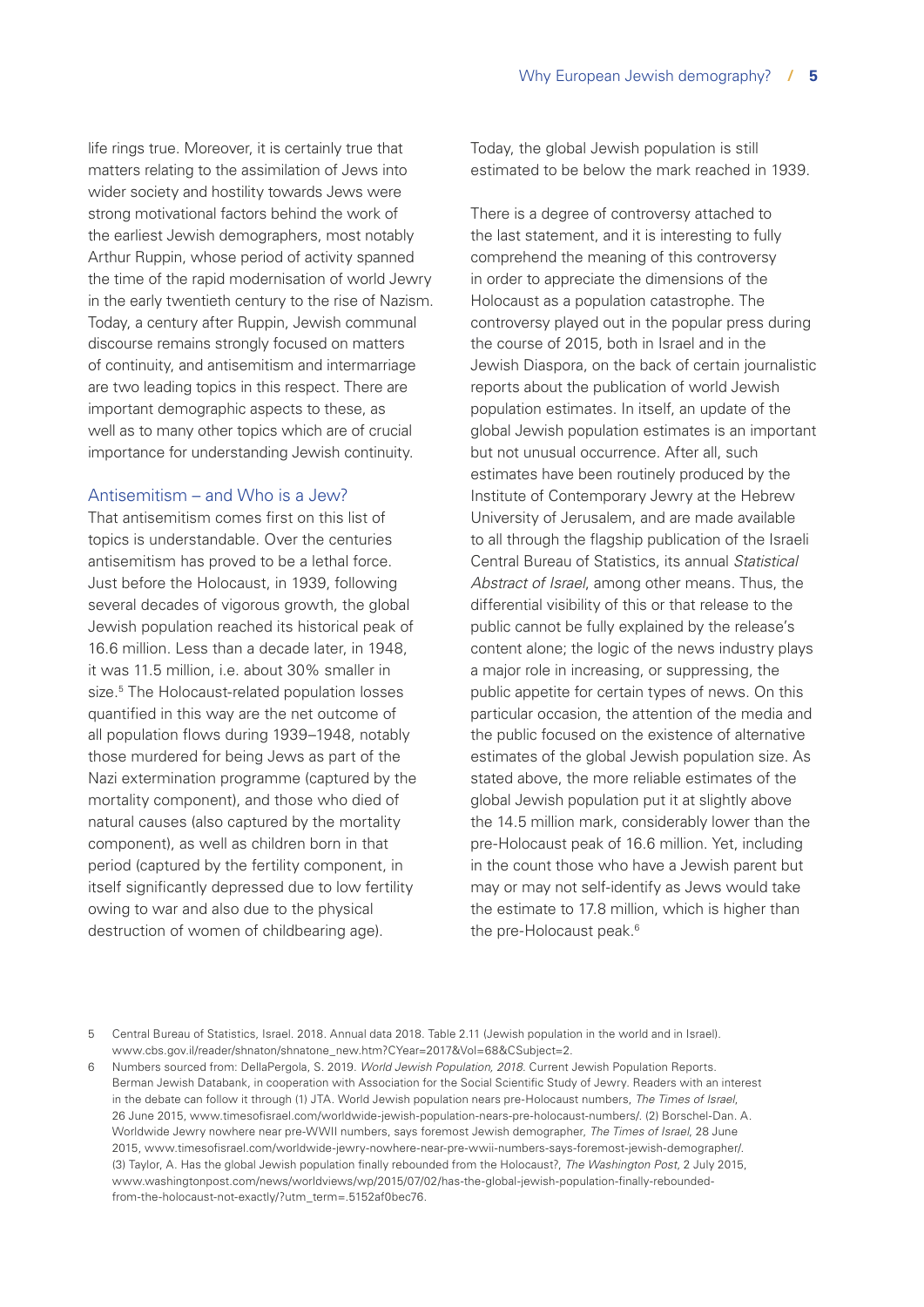At the heart of this 'Jewish population controversy', is the changing reality of Jewish life reflected in the changing reality of counting Jews. Counting Jews today is arguably less straightforward than it was in 1939, given that the processes of assimilation are far more advanced today, resulting in a large margin of people – indeed, above 3 million globally – who are thought of as Jews by some and as non-Jews by others. Considering the basic requirement of maximal comparability of estimates, sticking to the core 14.6 million estimate makes more sense than adopting the expanded 17.8 million estimate. This, however, should not be taken as an indication that these 'ambiguous' 3 million people should be discarded, if there is a desire to develop informed policy towards this population. Knowing its characteristics and size, in a reality driven by policy concerns, is more important than 'labelling' it correctly. This can be easily accepted by all sides of this debate. The real reason that the 3 million gap between the estimates became a focus of much discussion in the media relates to the fact that, when comprehended next to the Holocaust, the 'stakes' of including or excluding certain people suddenly appear higher.

That is the real centrepiece of the story, which, in this case, is only masked by the excessive attention given to demographic details: the very fact that today, nearly eighty years after the Holocaust, experts in Jewish demography and Jewish communities across the world may debate whether or not the Holocaust population losses have been recouped (globally, certainly not locally). Compare the Jewish population story to that of the other chief 'protagonists' of the Second World War. The Soviet Union and Germany, for example, both sustained considerable population losses. Soviet population records indicate that restoring the total Soviet

population size to its pre-war levels took about ten years. German population records show that, upon the cessation of hostilities, the population of West Germany was more numerous than before the outbreak of war, i.e. the forces of population growth – including population transfers – managed to compensate for the losses in the interim.7 As for the Jews in Europe, the answer to the question of when the Jewish population will recover its former size is never, or at least not for any kind of foreseeable future. There is little wonder then that in today's Europe and elsewhere in the Diaspora, Jews continue to show anxiety about the threat of antisemitism as they watch political developments around them.<sup>8</sup> The population losses during the Holocaust are key to understanding the Jewish mind today.

**Today, nearly eighty years after the Holocaust, experts in Jewish demography and Jewish communities across the world may debate whether or not the Holocaust population losses have been recouped globally**

This, however, is not the sole reason to discuss the Holocaust in the opening chapter of this paper on European Jewish demography. Numbers matter: a large population means political influence, cultural impact, and electoral power. It also means a vigorous communal life: large religious congregations, social clubs, nurseries, schools, consumer groups, significant probabilities of having Jewish friends and colleagues, and of encountering a Jewish candidate for marriage. One can simulate the 'would be' Jewish population numbers if the Holocaust had not occurred. Indeed, such

8 This mood and its impact on the research agenda is presented in: Boyd, J. and Staetsky, L. Daniel. *[Could it happen here?](https://www.jpr.org.uk/publication?id=4032)  [What existing data tell us about contemporary antisemitism in the UK](https://www.jpr.org.uk/publication?id=4032)*. London: Institute for Jewish Policy Research, May 2015.

<sup>7</sup> For the Soviet population estimates see: Андреев, Е., Дарский, Л., Харькова, Т. 1993. Население Советского Союза, 1922–1991. Москва: Наука, стр. 118–119 (Andreev, E., Darskii, L., Kharkova, T. 1993. Naselenye Sovietskogo Soyuza, 1922–1991. Moscow: Nauka, pp. 118–119). The conclusions regarding Germany are based on the data communicated directly by the Federal Statistical Office of Germany; the data relate to the areas of West Germany identically defined in 1939 and 1946, for comparability.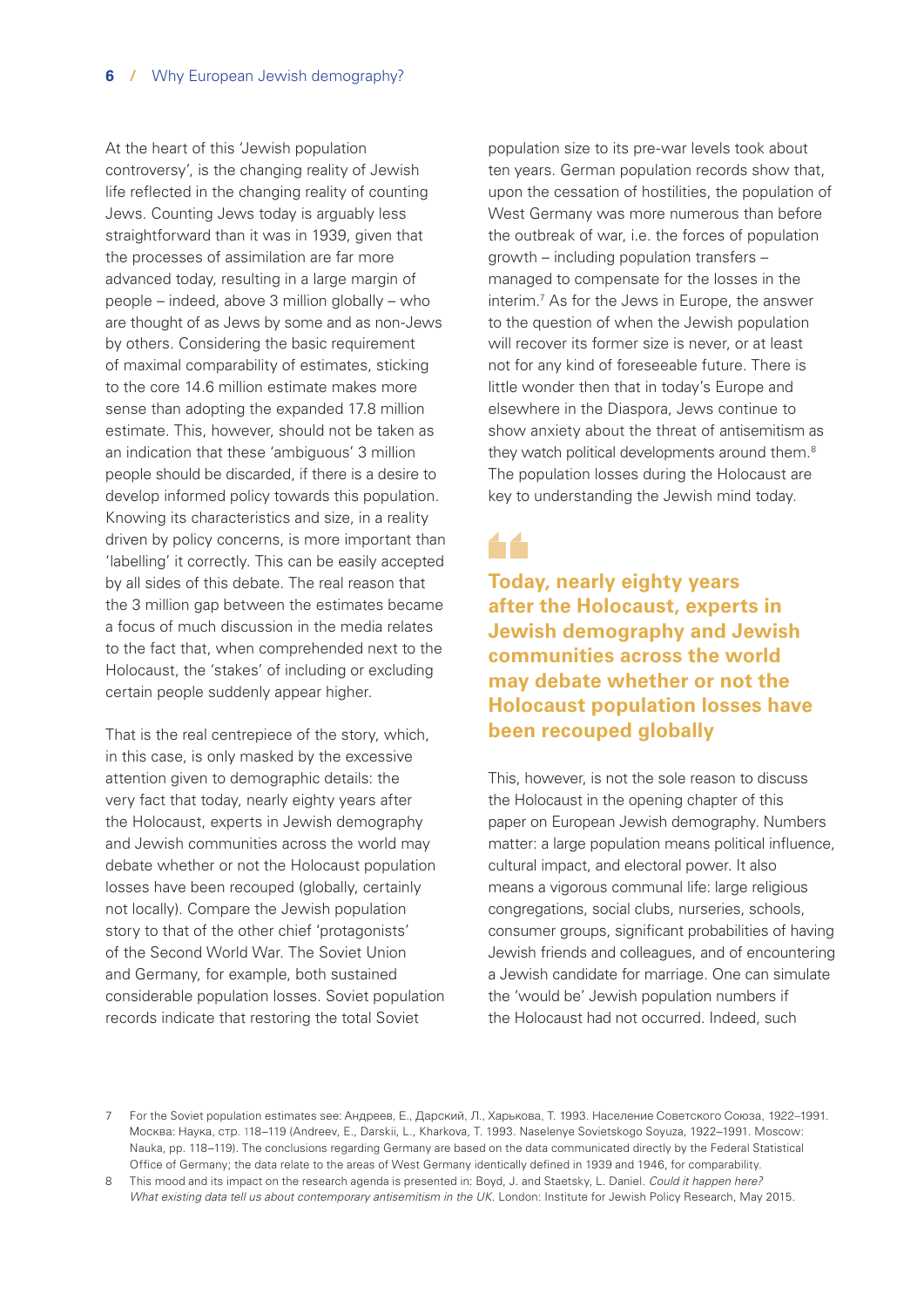simulations exist and they put the imagined global Jewish population in the range of 25–35 million.<sup>9</sup> Given the pre-Holocaust distribution of Jews across the world, it is likely that Europe would have had about half of this number, i.e. about 15 million. It is much more difficult to imagine what Jewish communal life might look like. That it would be more vibrant than it is today, there is little reason to doubt. The impact of the Holocaust in Europe differed by community: some Jewish communities, such as Britain, were largely unaffected and in the aftermath emerged more numerous than during pre-Holocaust times; others, such as Germany, got close to being eliminated and were eventually replenished by intra-European Jewish migration. Many Central and Eastern European Jewish communities, on the other hand, experienced depopulation comparable only to the effects of the Great Plague in Europe in the fourteenth and the fifteenth centuries. The question, and the challenge, for many Jewish communities of Europe today is how to maintain a meaningful Jewish life in view of the 'Jewish depopulation' which began with the Holocaust but, as will be shown shortly, was continued by other forces, some purely demographic, others cultural, and which already had a perceptible impact on Jews before the Holocaust struck: cultural assimilation, low fertility and migration.

#### **Intermarriage**

Intermarriage, i.e. marriage of Jews to non-Jews, has been understood by many analysts and much of the Jewish public to be a key component in the demographic decline of Jews as an ethnic and religious group; on average,

children of intermarried individuals self-define and behave in ways that are 'less Jewish,' be it in terms of ritual observance, ties with other Jews or the readiness to see themselves in exclusively Jewish terms, when compared with children of inmarried individuals. Intermarried individuals themselves tend to be 'less Jewish' in relation to many attitudes, practices and identity compared to inmarried individuals. In the early twentieth century, intermarriage could be considered a rare phenomenon in the Jewish communities of Eastern Europe, the Middle East and North Africa, and in North America, where fewer than 5% of Jews married non-Jews. In most countries of Western Europe and the USSR the corresponding figure was in the range of 5%–25% and nowhere was it much higher than 33%. Subsequently, the incidence of intermarriage increased dramatically, and around the turn of the twenty-first century nearly everywhere outside Israel – with the notable exceptions of Latin America, South Africa and certain Jewish communities in the Middle East – it was in excess of 25%; in certain places, most notably the countries of the former USSR, Germany and Austria, a majority of Jews married non-Jews by around the year 2000.10 There are many illustrations of the 'status' of intermarriage as a factor in the numerical erosion of Jews, and the same fundamentals in the process of assimilation that are correlated with intermarriage can be observed in very different Jewish communities today, including the United States of America, Australia and Europe, as well as the Former Soviet Union and historical Jewish populations.11

- 9 DellaPergola, S. 1996. Between science and fiction: notes on the demography of the Holocaust, *Holocaust and Genocide Studies* 10 (1): 34–52.
- 10 A comprehensive overview of levels and trends in intermarriage can be found in: DellaPergola, S. 2009. Jewish out-marriage: a global perspective, in Reinharz, S. and DellaPergola, S. (eds.) *Jewish Intermarriage around the world*. New Brunswick and London: Transaction Publishers.
- 11 The academic literature on this subject is very considerable in volume. Some illustrations of the arguments made here can be found in the following publications, and references therein: (1) Ruppin, A. 1934. *The Jews in the modern world. London*: Macmillan. (2) Barron, M. 1946. The incidence of Jewish intermarriage in Europe and America, *American Sociological Review* 11,1. (3) Cohen, S.M. 2006. A tale of two Jewries: the "inconvenient truth" for American Jews'. Jewish Life Network/Steinhardt Foundation. November 2006, [www.steinhardtfoundation.org/wp-install/wp-content/uploads/2013/10/steven\\_cohen\\_paper.pdf.](http://www.steinhardtfoundation.org/wp-install/wp-content/uploads/2013/10/steven_cohen_paper.pdf) (4) Graham, D. 2016. *Jews in couples: marriage, intermarriage, cohabitation and divorce in Britain*. JPR Report, [www.jpr.org.uk/documents/](http://www.jpr.org.uk/documents/JPR_2016.Jews_in_couples.Marriage_intermarriage_cohabitation_and_divroce_in_Britain.July_2016.pdf) [JPR\\_2016.Jews\\_in\\_couples.Marriage\\_intermarriage\\_cohabitation\\_and\\_divroce\\_in\\_Britain.July\\_2016.pdf.](http://www.jpr.org.uk/documents/JPR_2016.Jews_in_couples.Marriage_intermarriage_cohabitation_and_divroce_in_Britain.July_2016.pdf) (5) Several essays included in the edited volume by Reinharz, S. and DellaPergola, S. (eds.) *Jewish Intermarriage around the world*. New Brunswick and London: Transaction Publishers, and in particular essays by Sergio DellaPergola, Lars Dencik, Mark Tolts and Gary Eckstein.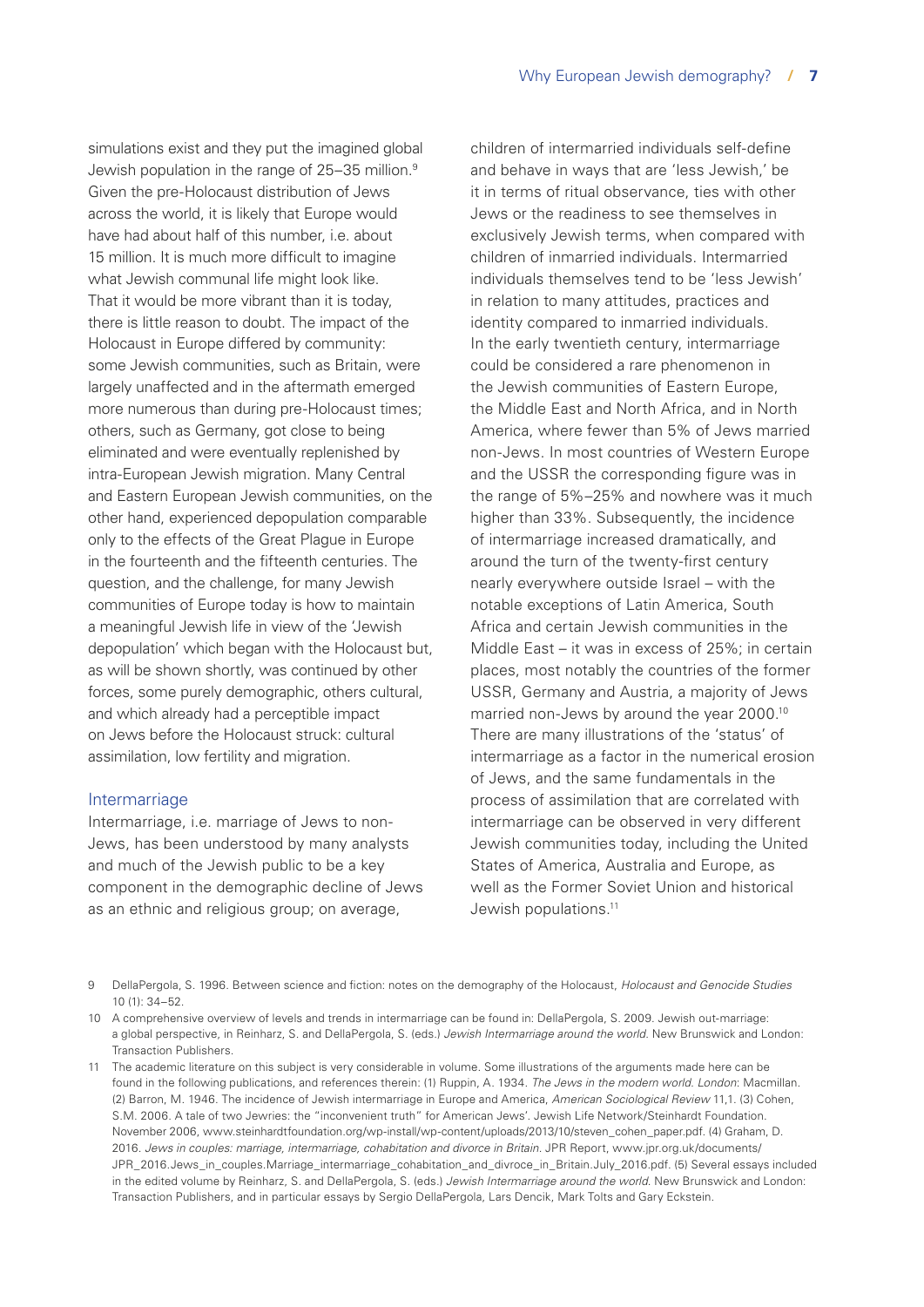There are also several questions about intermarriage that remain open at present. In particular, although the Jewish communal conversation tends to relate to intermarriage as a cause of assimilation, especially in relation to children, this may be just part of the story. Indeed, it may not be the main story at all. Intermarriage may well be a *path* of assimilation, rather than its cause. After all, intermarried Jews themselves display lower levels of attachment to 'all things Jewish', on average.12 There should be little surprise then that their children should be less inclined to remain Jewish – not necessarily because the environment of a mixed family as such made them behave in this way, but because the reality of a mixed family in and of itself reflects a certain set of a Jewish parent's priorities. Jewish parents creating a mixed family may perceive, on average, the transmission of strong and exclusive Jewishness to their children as secondary to other life goals. To the best of these authors' knowledge, the precise role of intermarriage in the picture of assimilation – is it a cause or a vessel? – has not been clarified, and it could be very useful to do so for the development of a more informed Jewish communal response to this phenomenon. However, lack of certainty in this respect is inconsequential from the point of view of the correlation that exists between intermarriage and the process of erosion of Jewish identity, i.e. assimilation.

**What should be kept in mind in any case is that the choice of spouse or permanent life partner, whether Jewish or non-Jewish, appears to be the prime marker of the higher or lower degree of Jewishness later in life concerning a full range of personal, family and community behaviours and choices**

Furthermore, there are also voices calling for a more nuanced analysis of the patterns of Jewish identity transmission, maintaining that such an analysis has the potential to paint the role of intermarriage in more positive colours. One such example is the work of Theodore Sasson, whose analysis of the results of the Pew Research Center's 2013 survey of American Jews suggests that the tendency of the children of intermarried couples in the USA to self-identify as Jews may have increased over the last two generations, and, further, that the majority of children born to intermarried couples today self-identify as Jews in some form. Specifically, whereas 25% of adult American Jews aged 65 years and over with intermarried parents identify as Jewish or partly Jewish, 59% of adults aged 18–29 years with intermarried parents do so.<sup>13</sup> These are valid observations, but they cannot undermine what Sasson refers to, with a spoonful of irony, as 'the inexorable laws of demography,' namely, that 59% is still very far from 100% and that a very significant proportion of this group, close to one half, selfidentifies as 'Jewish of no religion' or 'partly Jewish,' i.e. they give a somewhat more limited, ambiguous description of their Jewishness. Given the numerical facts cited above, the status of intermarriage as a marker/cause/ consequence of assimilation at a population level is reasserted. In today's Jewish Diaspora– and it could have been different in the distant past – intermarriage is an aspect of assimilation; in the context of intermarriage, the Jewish population sheds members as a result of less than full self-identification of the children of intermarried people as Jews. Some degree of shedding takes place in inmarried couples too, but the scope of this is far lower than in intermarried couples.

These analyses are valuable in that, first, they sharpen the understanding that the inclination of the children of intermarried couples to self-identify as Jews may vary in time and context, and therefore close monitoring of the developments

12 See essays by Erik Cohen, Lars Dencik and Sally Frankental and Stuart Rothgiesser in the edited volume by Reinharz, S. and DellaPergola, S. (eds.) *Jewish Intermarriage around the world*. New Brunswick and London: Transaction Publishers.

13 Sasson, T. 2013. New analysis of Pew Data: children of intermarriage increasingly identify as Jews, *Tablet Magazine*, [www.tabletmag.com/jewish-news-and-politics/151506/young-jews-opt-in.](https://www.tabletmag.com/jewish-news-and-politics/151506/young-jews-opt-in)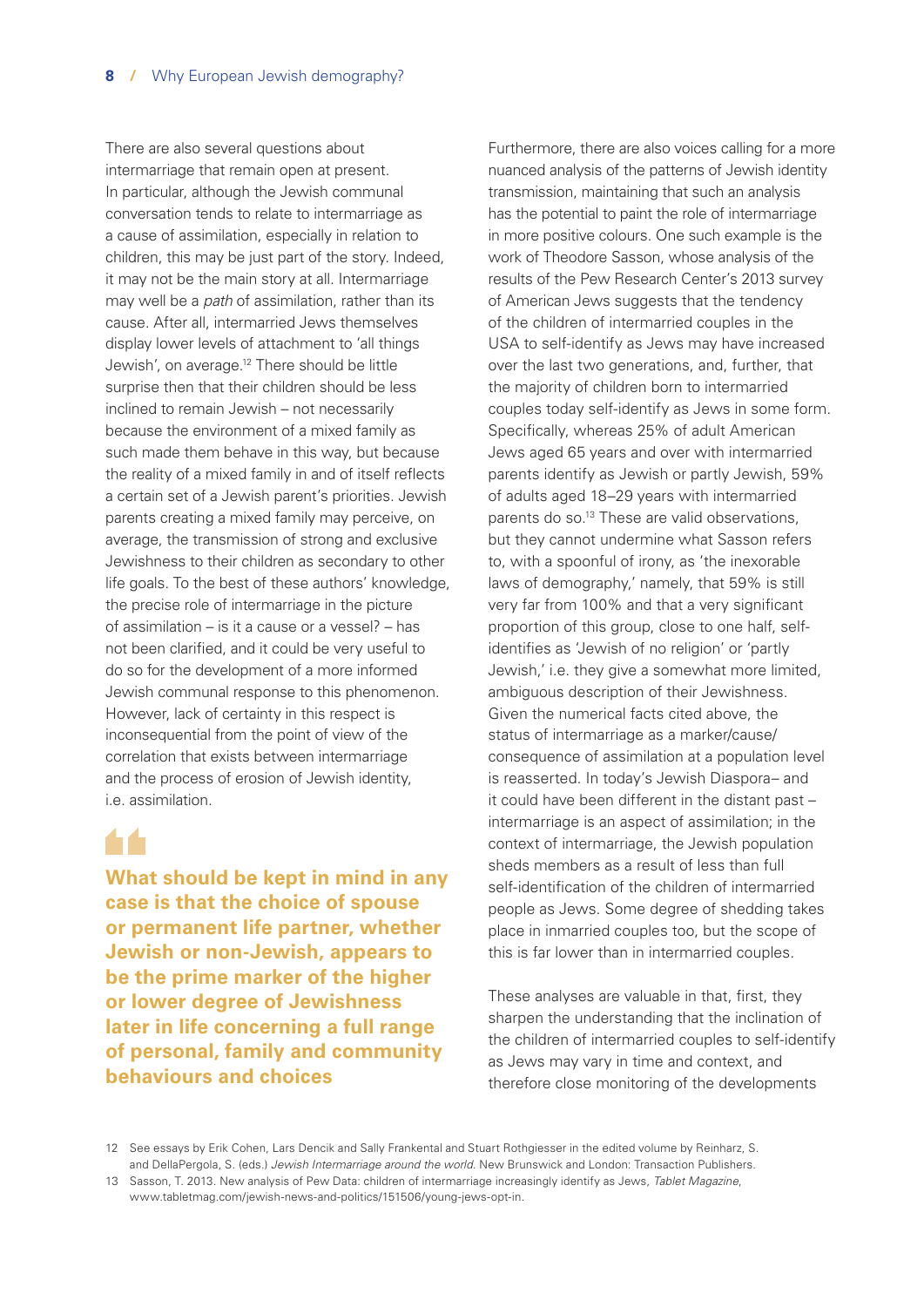in this respect is warranted. Jewishness can be more or less neutral, and more or less desirable. What should be kept in mind in any case is that the choice of spouse or permanent life partner, whether Jewish or non-Jewish, appears to be the prime marker of the higher or lower degree of Jewishness later in life concerning a full range of personal, family and community behaviours and choices. The Jewishness of the parents also powerfully affects the family choices of children when they reach adulthood, thus creating a long range chain of predictable causation.14 An interesting possibility arises when attention is paid not just to the different levels of transmission of Jewishness by inmarried and intermarried couples, but also to the relative weight of such couples in the population. Theoretically, when intermarriage becomes very widespread, the children of intermarried couples still identifying as Jews may outnumber the children of inmarried couples in communal settings and in the Jewish population as a whole. Undoubtedly, this is an important point to notice for communal leaders; however it does not make intermarriage a sustainable engine of population growth. For intermarriage to be decoupled from assimilation, the levels of Jewish identity transmission of the children of the intermarried and inmarried parents should become equal – something that appears to be far from reality,<sup>15</sup> with the possible exceptions of some small Jewish communities.

#### Births and deaths

The physical source of sustainable population growth, or stability, is a positive balance of births and deaths, i.e. a situation where the number of Jewish births is greater than the number of Jewish deaths after the effects of assimilation and migration have been taken into account. In this respect, Jews are no different from any other population. Fertility is the main supplier of new members to any population and the level of 2.1 children born to a woman in her lifetime

is held as an approximate marker of sufficiently high fertility for sustaining the current population size. Fertility above this level would almost inevitably produce some population growth, 'almost' – because a very high death rate, migration or, as is the case with many Jewish populations, assimilation, may require a higher level of fertility for the population to grow or remain stable. Natural balance, and fertility in particular, is a less popular subject in the Jewish continuity-centred communal conversation when compared to antisemitism and intermarriage. Yet they are at least equally important topics: assimilation, through intermarriage or independently of it, can have very considerable dimensions, but when there is a significant surplus of Jewish births over Jewish deaths, Jewish populations may still experience growth or, at the very least, stability.

### 66

#### **Today, low fertility and low natural growth are nearly universal in the Jewish Diaspora, and in Europe in particular**

Today, low fertility and low natural growth are nearly universal in the Jewish Diaspora, and in Europe in particular. Many populations of the West, besides Jews, have a low natural balance and owe a significant part of their growth to migration. This situation, among Jews and others, developed as a result of the process called a 'demographic transition,' i.e. a world-wide transition from a combination of high fertility and high mortality to a combination of low fertility and low mortality. The demographic transition can be thought of as part of the process of modernisation: in the Western world, the demographic transition began roughly in the mid-nineteenth century with an increase in life expectancy from the pre-transitional levels of just 30 years to about 50 years at the

14 DellaPergola, S. 2011. *Jewish Demographic Policies: Population Trends and Options in Israel and in the Diaspora*. Jerusalem: Jewish People Policy Institute.

<sup>15</sup> Phillips, B.A. 2018. Intermarriage in the Twenty-First Century: New Perspectives. *American Jewish Year Book 2017*, ed. A. Dashefsky and I. Sheskin. 31–119. Dordrecht: Springer.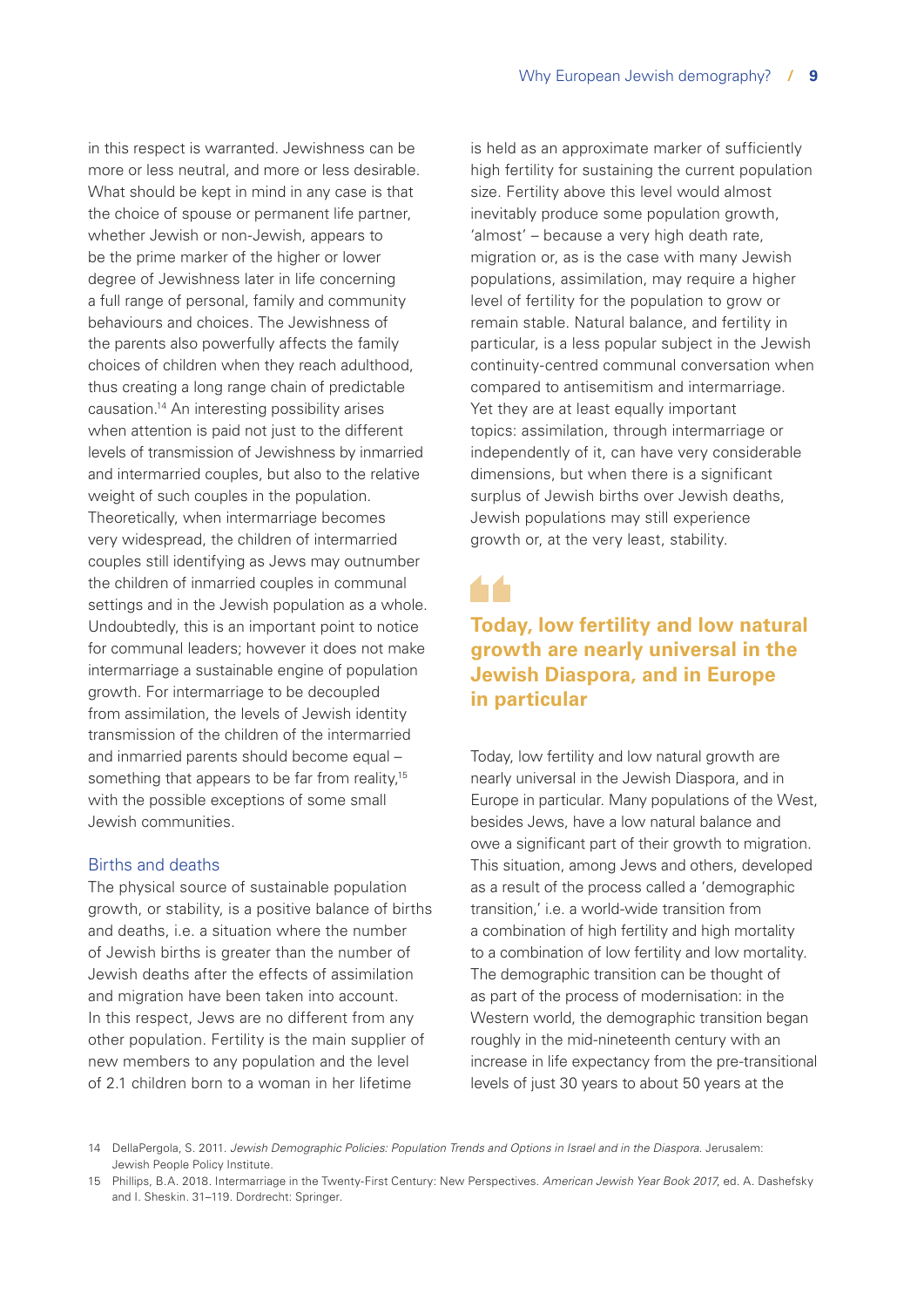beginning of the twentieth century and to about 80 years at the beginning of the twenty-first.<sup>16</sup> The early reduction in the force of mortality resulted from the improvement in public health measures, including sanitation and quarantine procedures in the cases of epidemics. Such developments led primarily to a reduction in mortality from communicable (e.g. infectious) diseases. At a later stage, scientific breakthroughs in clinical medicine started playing an important role and produced a further reduction in non-communicable diseases (e.g. heart disease, cancer etc.). Albeit with some delay, fertility responded to the increase in longevity. Low longevity before the demographic transition meant that fertility had to be high in order to guarantee the survival of a desirable number of children. With the arrival of high longevity and economic changes, the level of fertility declined from the pre-transitional range of five to eight children per woman on average,<sup>17</sup> to around or below two children per woman.

Jews were forerunners of the demographic transition: the earliest available datasets demonstrate that Jewish longevity probably increased earlier than the longevity of non-Jews and that Jews started to control their fertility earlier too.<sup>18</sup> Indeed, this legacy of the demographic transition, in combination with the forces of assimilation, accounts for the modern Jewish demographic drama in the Diaspora. Between the mid-nineteenth and the mid-twentieth centuries, both in Europe and the Americas, Jewish fertility was lower, in relative terms, than the fertility of the surrounding non-Jewish populations. The advanced outcome of the fertility drop is an increase in the proportion of the elderly and a simultaneous decrease in the proportion of children and people of childbearing age.

This process is known as ageing, and today, most European Jewish populations are more aged than the surrounding non-Jewish populations.

Ageing creates a low reproduction trap which may be temporary but it is no less worrying for contemporaries. Low fertility may not be disastrously low, but when it is superimposed on a population with a small number of women of reproductive age, the resultant number of births is too low for the population size to remain stable. One can reasonably ask here about the parallel effects of longevity. After all, if longevity is higher than it used to be, more people should remain alive, fewer deaths should occur and that should, in theory, counteract the effect of low fertility. Indeed, high longevity helps to preserve numbers at this advanced stage of the demographic transition. However, the problem is that when the population is so aged, the number of deaths will be high even when health is good and the probability of death, compared to the past, is low. In such a population, the number of women of childbearing age is not sufficiently numerous to provide 'enough' births – even though the number of children per woman may be reasonably high – but the number of elderly people is high enough to produce many deaths, even though the probability of death per person is low. And that means that an aged population is likely to end up with a smaller number of births than deaths.

The distinction between Israel and the Jewish Diaspora is very important here: the demographic transition in Israel led to very high longevity – in fact, among the highest in the world – but what has been truly unique is the persistence of a relatively high fertility of about three children per woman. The Jewish Diaspora, on the other hand, in Europe and elsewhere, struggles to reproduce itself.

16 Livi-Bacci, M. 1992. *A concise history of world population.* Cambridge and Oxford: Blackwell, esp. p. 109.

17 Ibid, Livi-Bacci 1992, p. 14.

18 Bachi, R. 1976. *Population Trends of World Jewry*. Jerusalem: The Hebrew University, Jewish Population Studies n. 9; DellaPergola, S. 1989. Changing Patterns of Jewish Demography in the Modern World. In *The Netherlands and Jewish Migration; The Problem of Migration and Jewish Identity. Studia Rosenthaliana*, 23, 2, 154–174.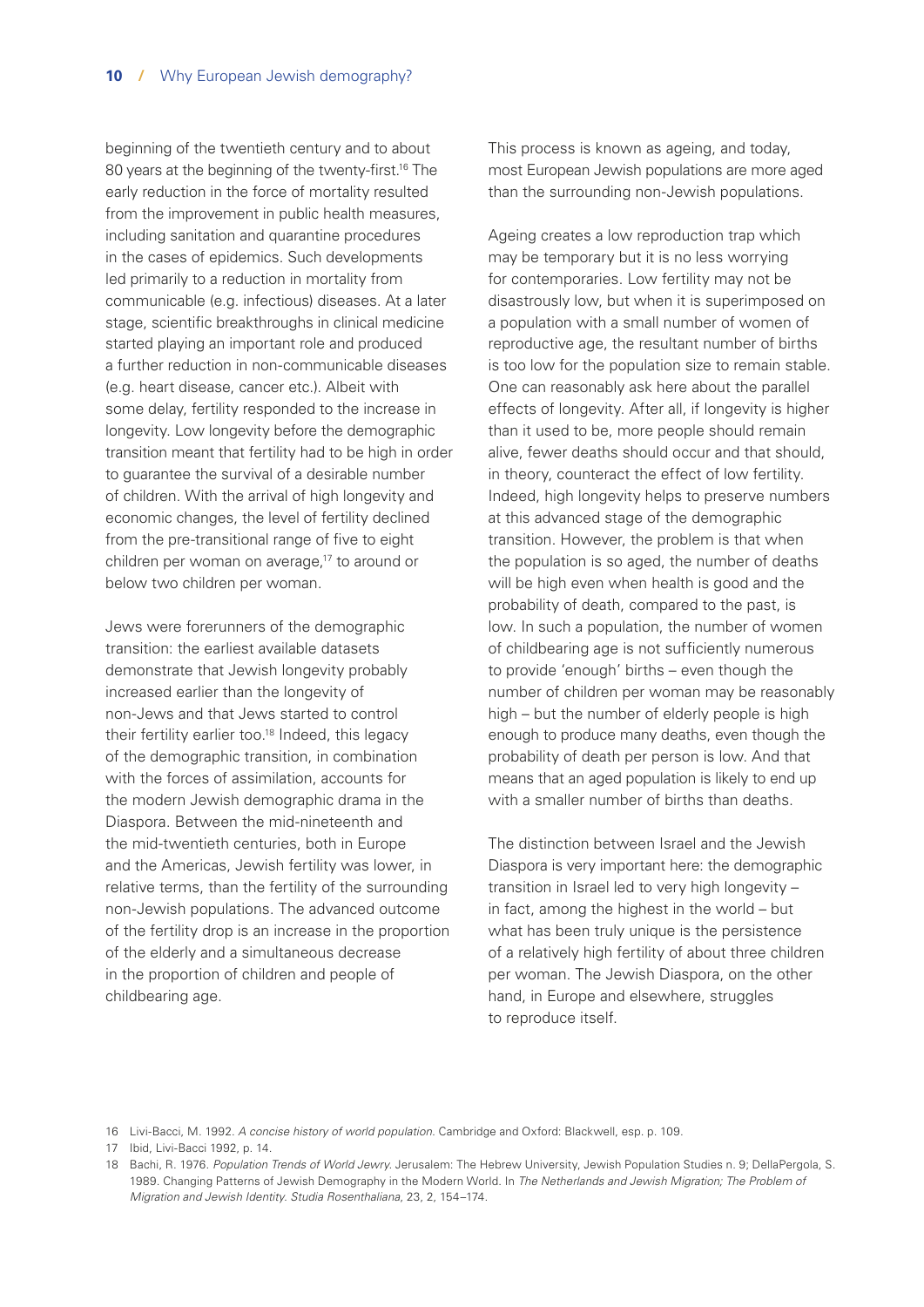#### **Migration**

Migration has brought Jews, an Eastern Mediterranean nation, to Europe, and taken them from there. It is estimated that between 1870 and 1924 about 2.5 million Jews left Europe in the direction of the USA, Canada, Argentina and South Africa. They left on the back of the great migration tide from Europe that was driven by over-population on the continent and which also included Italians, Poles, Germans and English, although Jewish migration was more permanent in nature, i.e. the number of returnees was relatively low. In contrast to other groups, Jews were most decisively leaving Europe for good.19 About 100,000 went to what would become Israel. After the end of the Second World War, Jewish migration from Europe resumed. Most notably, almost 2.3 million Jews left Europe for Israel in the period between the end of the war and 2017.20 To this number should be added about 404,000 Jews who left the (post) Soviet territories and relocated to the United States.<sup>21</sup>

There is no ambition, in this paper, to create a comprehensive statistical account of all Jewish migration streams out of Europe. It is clear, however, given the dimensions of the two major post-war streams mentioned, to Israel and the USA, that out-migration was a critical factor in bringing Jewish Europe to its current dimensions: the post-war Jewish population in Europe amounted to 3.8 million; over 2.7 million left, and today's population of 1.4 million is the net effect of that tremendous departure, alongside Jewish

births and Jewish in-migration into Europe. Inmigration of Jews into Europe occurred as well. The mass migration of Jews from North Africa around the mid-twentieth century is one such example: it contributed to the growth of certain European Jewish populations, most importantly France, whose Jewish population increased from 180,000 to 350,000 between 1945 and 1960.<sup>22</sup> Jewish migration from North Africa was also perceptible in Italy and Spain. In fact, the Spanish Jewish population was one of three European Jewish populations that grew considerably between the 1960s and 2017, even more so than the French Jewish population, in proportionate terms. In general, it is noteworthy that the only European Jewish communities that grew (France, Germany and Spain) did so largely because of migration.23 In the case of Germany, however, it was the arrival of (post) Soviet Jews that caused the growth; in continental terms that movement expressed a redistribution within the continent, not migration into Europe. Overall, during the post-war years, Jewish in-migration to Europe was very modest compared to out-migration.

#### **Where next?**

What are the demographic prospects of the European Jewish population? In our view, the natural balance of births and deaths may become more conducive to growth. Today, in the shortterm historical perspective, we are living through an era experiencing the severe consequences

- 19 This estimate derives from Hersch, L. 1931. International migration of the Jews, *International Migrations*, V.II. National Bureau of Economic Research, 471–520.
- 20 This number includes about 234,000 Jews who came to the area that became Israel during the 1930s and the early 1940s. The number also includes members of non-Jewish members of Jewish families. Central Bureau of Statistics, Israel. 2018. Annual data 2018. Table 4.2 (Immigrants by period of immigration and last continent of residence).
- 21 Sources: (1) Heitman, S. 1993. The third Soviet emigration, 1948–1991, *Refuge, Canada's Journal on Refugees* 13 (2): 5–13, [https://refuge.journals.yorku.ca/index.php/refuge/article/view/21717/20387.](https://refuge.journals.yorku.ca/index.php/refuge/article/view/21717/20387) (2) Tolts, M. 2001. The post-Soviet Jewish emigration. Paper presented at the European Population Conference 2001, Helsinki, Finland, 7–9 June.
- 22 Sources: (1) Staetsky, L. Daniel. 2017. *Are Jews leaving Europe?,* JPR Report, [www.jpr.org.uk/documents/JPR.2017.Are\\_Jews\\_](https://www.jpr.org.uk/documents/JPR.2017.Are_Jews_leaving_Europe.pdf) [leaving\\_Europe.pdf.](https://www.jpr.org.uk/documents/JPR.2017.Are_Jews_leaving_Europe.pdf) (2) DellaPergola S. 1993. Jews in the European Community: sociodemographic trends and challenges. *American Jewish Year Book*, v. 93.
- 23 These calculations are based on comparing the estimates from the two following sources: (1) DellaPergola S. 2018. World Jewish Population, 2017. In: Dashefsky A., Sheskin I. (eds) American Jewish Year Book 2017. *American Jewish Year Book*, v. 117. Cham: Springer; (2) DellaPergola S. 1993. Jews in the European Community: sociodemographic trends and challenges. *American Jewish Year Book*, v. 93. New York: The American Jewish Committee; Philadelphia: The Jewish Publication Society, 25–82. (3) DellaPergola, S. 2011. Jews in Europe: Demographic Trends, Contexts, Outlooks. In J. Schoeps, O. Glöckner with A. Kreienbrink (eds.) *A Road to Nowhere? Jewish Experiences in Unifying Europe*. Leiden/Boston: Brill, 3–34.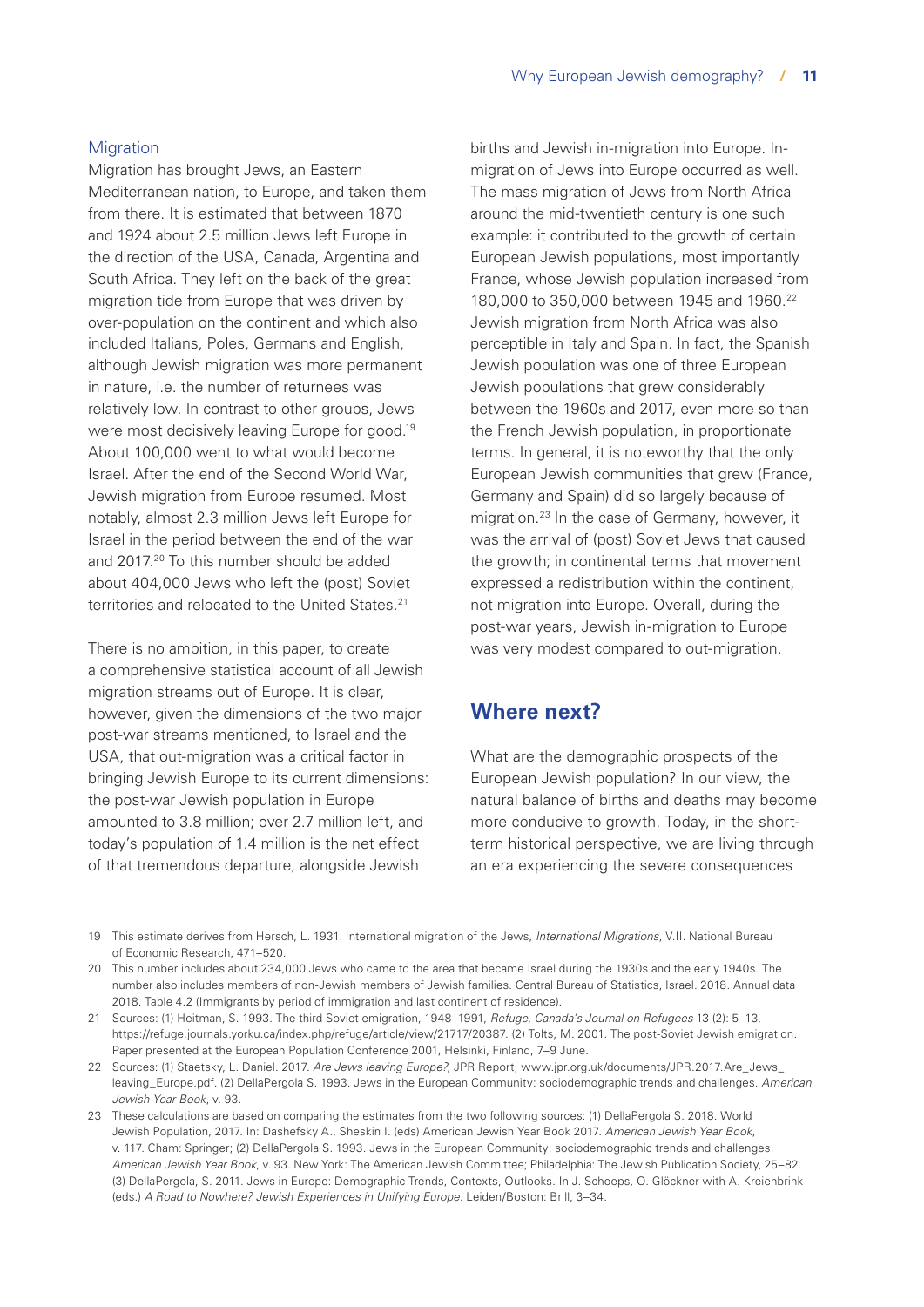of the demographic transition. That era, however, is bound to end at some point. The Jewish population is aged now, but that legacy of the demographic transition will be spent when the most aged cohorts die off. When this happens, the 'new elderly people' will be less numerous in absolute terms, and less weighty in relative terms, because they themselves would have been born at a time of low fertility. Eventually, a population's composition in terms of age and even size can be reasonably expected to stabilise. Low and unchanging fertility, say about 2.1 children per woman, and low and unchanging mortality can generate such an outcome. Indeed, some leading demographers expect the demographic transition on the global scale to end in this manner precisely. Not all populations will reach this point simultaneously, but, given the fact that Jews were forerunners of the demographic transition, it is quite possible that they will get there first.

## 66

#### **A considerable surplus of births over deaths may be required for the numerical stability of the Jewish population to persist**

However, the balance of births and deaths is not the end of the story in the case of the Jews. Should Jewish reproduction levels stabilise in the future, the force of assimilation is still likely to continue to trim the population. As a result, a considerable surplus of births over deaths may be required for the numerical stability of the Jewish

population to persist. Migration may or may not help. Will the European Jewish population continue to shrink, and, if so, at what pace?

Our ability to answer this question depends on obtaining clarity on the following matters:

- The most recent developments in the reproductive capacity of European Jewish populations. Between the mid-twentieth century and the present, some Jewish Diaspora communities with good quality data (Germany, the United States of America and the Soviet Union), show that fertility appeared to be at a level below that required for population reproduction, which is 2.1 children per woman.<sup>24</sup> In other places, such as France and the United Kingdom, the most recent measurements indicate the presence of fertility at or above this level – a situation conducive to population growth.25 It is also worth noting that a comprehensive map of the most recent levels of Jewish fertility in Europe does not currently exist. Given the centrality of fertility for population growth and the uncertainty concerning the most recent levels of European Jewish fertility, this topic should constitute a priority for anyone seeking to understand the demographic prospects of European Jewry.
- The most recent effects of intermarriage and assimilation on European Jews, given that these are forces that considerably trim Jewish fertility. In essence, can Jewish fertility win in the 'struggle' against assimilation in the net effect on the number of Jews in Europe?

<sup>24</sup> Sources: (1) Ritterband, P. 1992. The fertility of the Jewish people: A contemporary overview. In *World Jewish Population: Trends and Policies*, ed. S. DellaPergola, and L. Cohen, 93–105. Jerusalem: Association for Demographic Policy of the Jewish People*;* (2) DellaPergola, S. 1980. Patterns of American Jewish fertility, *Demography* 17 (3), 261–273; (3) Tolts, M. 1997. Demographic trends among Jews in three Slavic republics of the former USSR: a comparative analysis, in S. DellaPergola and J. Even (eds.), *Papers in Jewish Demography 1993*. Jerusalem: The Hebrew University, Jewish Population Studies 27; (4) Cohen, S., Ukeles, J., and Miller, R. 2012. Jewish Community Study of New York: 2011. Comprehensive Report. New York: UJA-Federation of New York,<http://d4ovttrzyow8g.cloudfront.net/494344.pdf>.

<sup>25</sup> Sources: (1) Bensimon, D. and DellaPergola, S. 1986. *La population juive de France: Socio-démographie et identité* (Jewish Population Studies no. 17). Jerusalem: The Hebrew University of Jerusalem. Paris: The Institute of Contemporary Jewry, Centre National de la Recherche Scientifique; (2) Cohen, E.H. 2009. *The Jews of France at the turn of the third millennium: a sociological and cultural analysis.* The Rappaport Center for Assimilation Research and Strengthening Jewish Vitality. Bar Ilan University; (3) Staetsky, L. D. and Boyd, J. 2015. *Strictly Orthodox rising: what the demography of British Jews tells us about the future of the community*. JPR Report. [www.jpr.org.uk/documents/JPR\\_2015.Strictly\\_Orthodox\\_rising.What\\_the\\_demography\\_of\\_British\\_Jews\\_tells\\_us\\_](https://www.jpr.org.uk/documents/JPR_2015.Strictly_Orthodox_rising.What_the_demography_of_British_Jews_tells_us_about_the_future_of_the_community.pdf) [about\\_the\\_future\\_of\\_the\\_community.pdf](https://www.jpr.org.uk/documents/JPR_2015.Strictly_Orthodox_rising.What_the_demography_of_British_Jews_tells_us_about_the_future_of_the_community.pdf).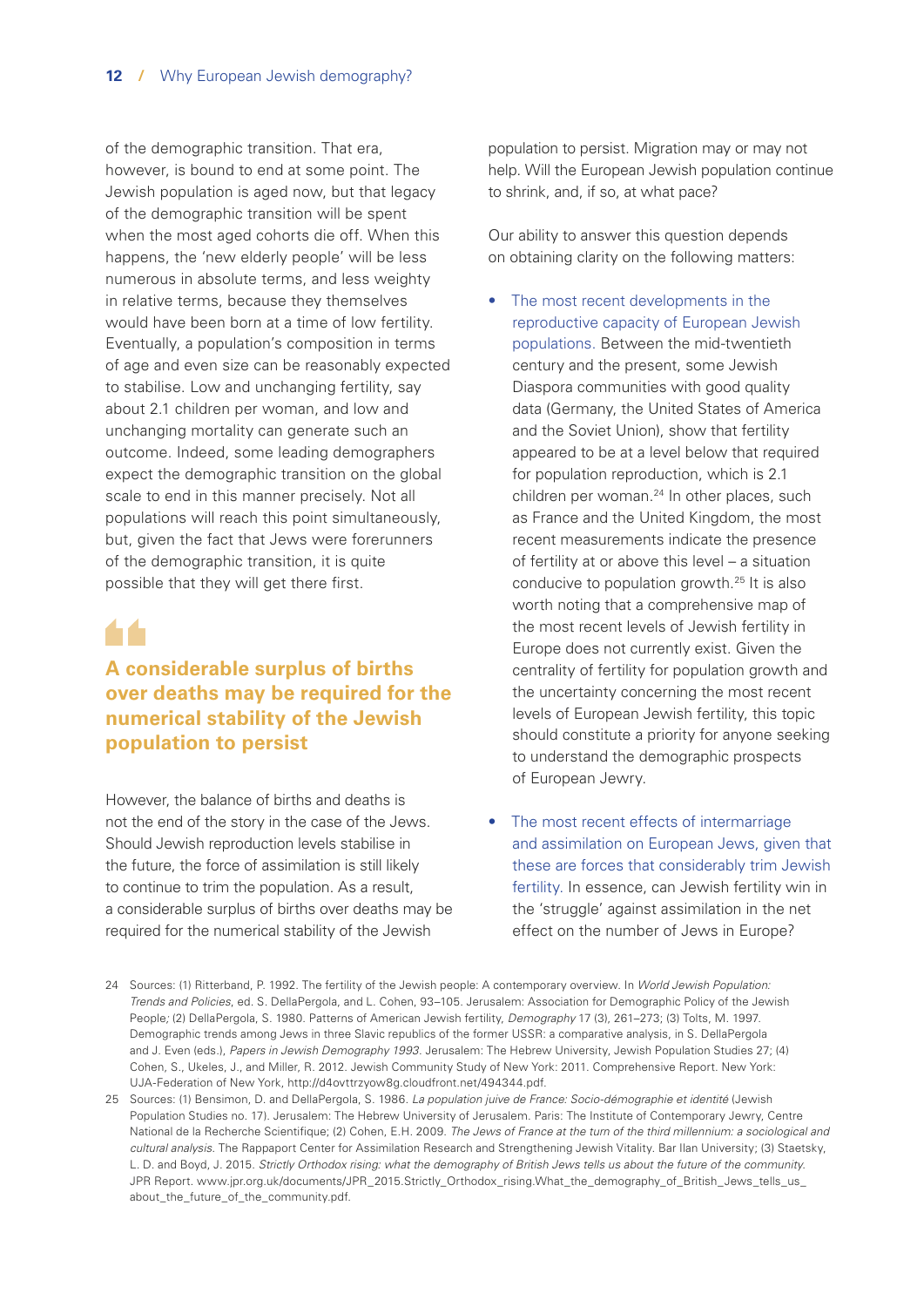- The most recent developments in European Jewish migration. As previously mentioned, political upheavals in the not so distant past resulted in mass movements of Jews away from Europe. Is the most recent migration balance more conducive to Jewish population growth in Europe?
- The ways in which the question of 'Who is a Jew?' is answered by today's Jewish communities. This point has not been mentioned explicitly thus far, but it follows logically from the discussion of intermarriage and assimilation. *Halachah* (Jewish law) defines a Jew as a person born to a Jewish mother or a convert to Judaism according to Jewish law. This definition still constitutes the normative criterion for many, perhaps most, Jews. At the same time, efforts are apparent to find new definitions of Jewish group identity and new meanings to community attachment. Multiple options of identificational choice range from the more traditional definitions along religious lines, through Jewish ethnicity and attraction to Judaism as a culture. Patrilineal or other descent criteria may constitute the reality or preferred choice of people who wish to be attached to a Jewish community. Jewish identity may increasingly become one element of multiple identities which include other cultural, ethnic, or religious components. New ways of self-identification may vary from one Jewish community to another, but all of them ought to be examined by demographers of Jewish populations. Is the real life definition of Jewishness evolving? If so, how? When we tell the Jewish demographic story, which definition should we use? Do our conclusions about growth change when the definitions change?
- The policy and planning needs of Jewish community leaders and professionals. It is possible to draw up a reasonable list of the main communal needs in all countries in Europe, based both on existing research, and accumulated collective experience. For example, and just to mention a few keywords, issues such as: alienation from Jewish communal life; demographic decline; declining levels of Jewish knowledge; economic sustainability; marriage and intermarriage; levels of religious practice and observance; poverty and deprivation; facilities for children and the elderly; levels of antisemitism; patterns of migration; relationship to Israel; leadership development, etc. These issues cut across all communities, albeit to varying degrees and one community is likely to rank them in importance differently from another.<sup>26</sup> We believe that there are powerful commonalities cutting across local situations. Every one of them requires an analytical framework, sources of data, data processing and analysis, report writing, dissemination and discussion, and finally, concrete decision-making aimed at addressing the challenges, both locally and transnationally.

#### **Summary**

In the first chapter of this paper we presented a panoramic view of the fundamentals of European Jewish demography, emphasising both its established aspects and those in need of development. In so doing, we have implicitly outlined the actual agenda of the new European Demography Unit. The science of demography is, in effect, a study of the proverbial questions of 'life and death' in application to human populations. Thus, European Jewish demography matters as long as, and as far as, European Jewry matters at all.

26 For ranking of these items by Jewish communal leaders see JDC International Centre for Community Development and American Jewish Joint Distribution Committee. 2018. *Fourth survey of European Jewish community leaders and professionals*, 2018.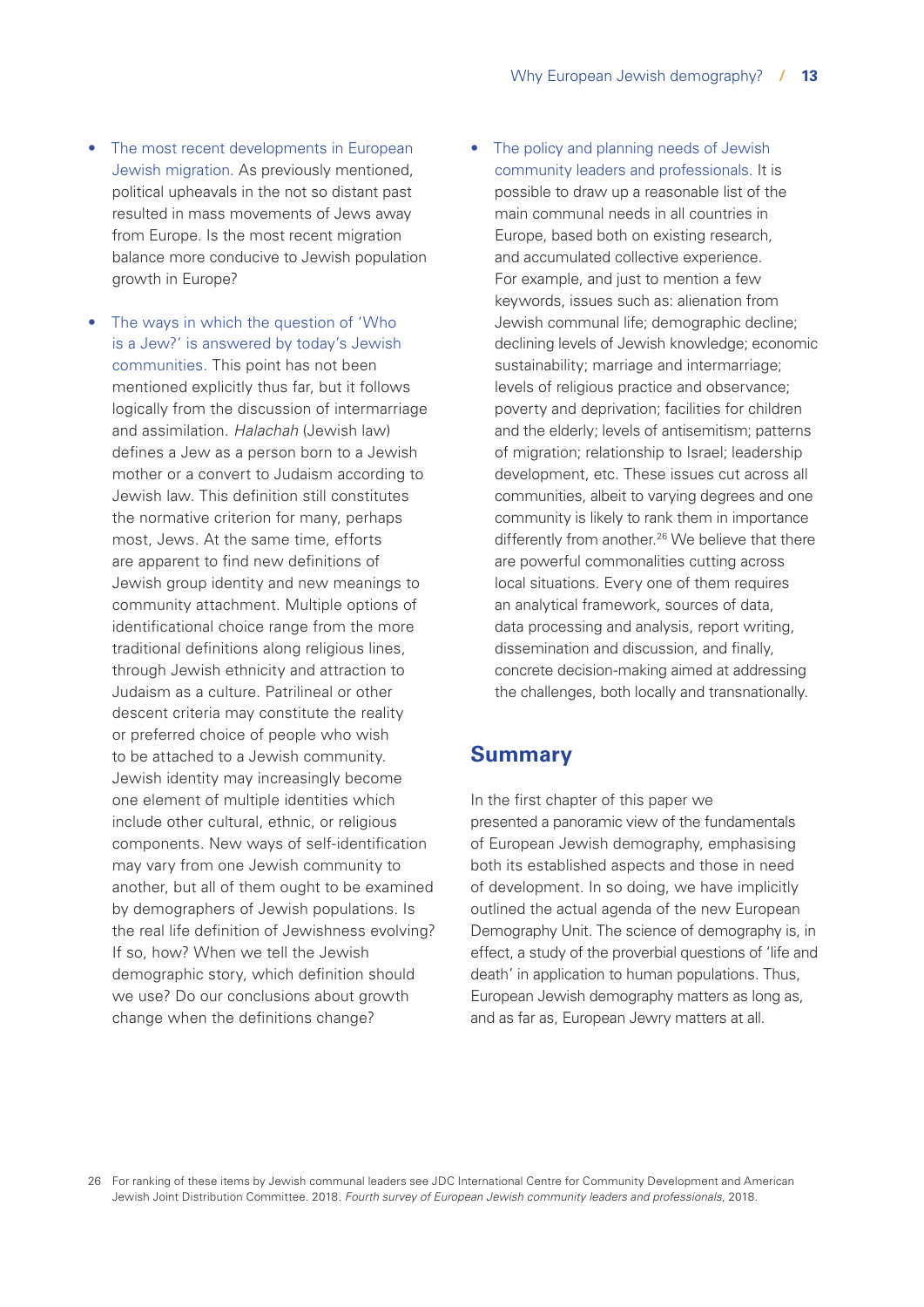## <span id="page-15-0"></span>**2 / Demography and earthly affairs**

#### **Doubts old and new**

The study of Jewish demography may sometimes appear to be overly academic, detached, aloof and, consequently, of secondary importance to the daily concerns of Jewish communities and individuals. Indeed, academic institutions are often known for, and/or accused of, a certain detachment from mainstream concerns, particularly those of policy makers, hence the expression 'ivory tower'. To be fair, such detachment is by no means absolute and, at times, is necessary for the sake of independence and the quality of fundamental research. However, in our assessment, it is important for researchers in the area of Jewish demography and statistics to maintain a healthy balance in this respect. One consequence of detachment from the everyday concerns of the potential users of research is that individuals, charities and commercial operators doubt the usefulness of scientific investigations and/or find it difficult to put the findings to use. They then become cynical, frustrated and disenchanted with a science that seems unresponsive to their needs, or seems to complicate more than it solves.

It is worth noting how long-standing complaints about the 'limited use' of social statistics and demography are. After completing a scientific trip in Eastern Europe in the late nineteenth century, and having witnessed the state of shtetl life, the Yiddish poet I.L. Peretz summarised his thoughts as follows: "What will be the upshot of statistics? Will statistics tell us how much suffering is needed – empty bellies and unused teeth; hunger so intense that the sight of a dry crust of bread will make the eyes bulge in

their sockets, as if drawn out by pliers; indeed, actual death by starvation – to produce an unlicensed gin mill, a burglar, a horse thief? While medical science has perfected an instrument for recording the heartbeat, statistical science toys with inane numbers."27 Note the emphasis and the distinctions made by Peretz: medicine is useful, unlike statistics, because medicine relieves suffering, while statistics conduct irrelevant inquiries. It is easy to understand how such a characterisation of statistics could arise in view of the vivid descriptions of the starvation and destitution that demanded immediate relief, but it is erroneous. The relief of hunger in a comprehensive manner – should someone be tasked with it – would be impossible without defining and counting those in need of such relief, and then allocating provisions, medicines, transport and experts on this basis. The prevention of hunger – should that become a priority – is equally impossible without first consolidating some economic indicators concerning the population in question and documenting their behaviour over time and in response to interventions.

Peretz was not the last person to doubt the value of socio-demographic data collection. Whilst we have gone a long way towards a more appreciative and less embittered view of social science, such doubts and doubters exist today, although their character has changed. Our impression, based on a journey through the Jewish communities of Europe undertaken over the course of 2018 and conducted as part of a scientific project, is that the value of scientific studies, and statistical studies in particular, is well understood by Jewish community leaders.

27 Peretz, I.L. 1990. Impressions of a journey through the Tomaszow region, in Wisse, R. (ed.) *The I.L. Peretz Reader*. New York: Schocken Books.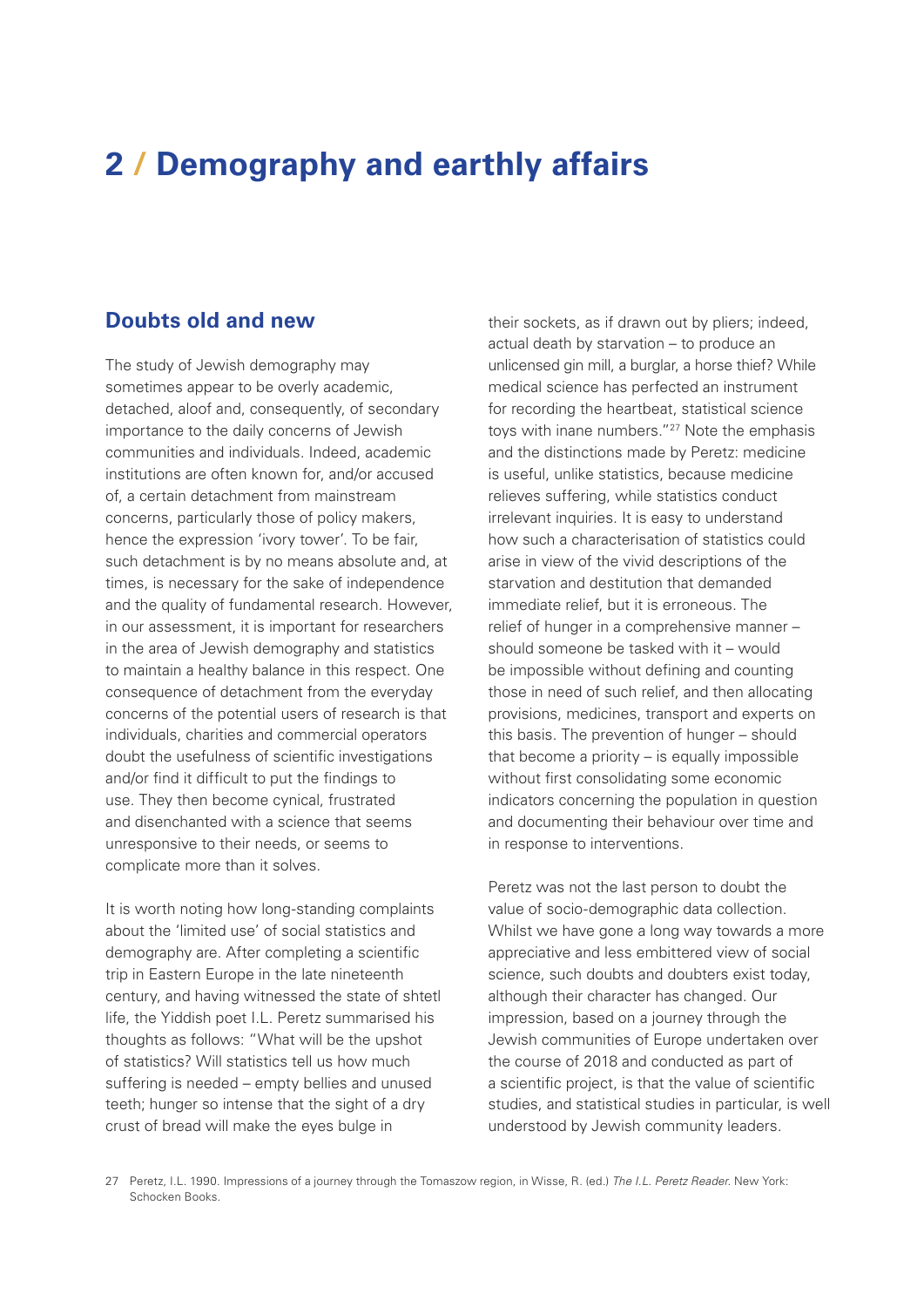## 44

**One consequence of detachment from the everyday concerns of the potential users of research is that individuals, charities and commercial operators doubt the usefulness of scientific investigations and/ or find it difficult to put the findings to use**

That attitude, no doubt, has something to do with the currently high educational and socioeconomic levels of European Jews, and the fact that their scientific horizons are wide and their existential material needs are, by and large, being met. It also has something to do with the relative maturity of the uses of social statistics in policy today, as contrasted with the beginning of the twentieth century. Yet, many communal leaders and representatives asked questions. How does one distinguish between a high quality essential scientific project and a low quality, unnecessary project? How does one reconcile conflicting numbers and recommendations arising from different projects? How does one bring order into what often appears to be a flood of information in a state of disarray? Is there a way to prove the impact of a certain project on a community? These selected examples show the general theme: questioning, when it takes place, is inquisitive rather than undermining; it is rather scholarly and demanding. It asks for better orientation and help with discernment at an advanced level. A serious research endeavour will be conscious of these questions, bear in mind these realities and be ready to explain, guide and be challenged when socio-demographic research is conducted in and for European Jewish communities.

#### **Examples old and new**

It is important to note that the main demographic data collection method, e.g. censuses, is of ancient origin, and, on this basis alone cannot

be suspected of being the hobby horse of a whimsical academic. The first reports of censuses, such as the reports contained in the fourth book of the Torah (*Bemidbar/Numbers*, 1 and 26), make it plain that they are conducted to serve very practical purposes: on two occasions the leaders of the Jewish People – Moses, Aaron and Eleazar – are instructed to conduct a census to both establish the number of men capable of bearing arms and to divide the land between the different Jewish tribes according to their numerical strength. The first of these purposes – administration, and the organisation of defence in particular – is explicit in both censuses mentioned in *Bemidbar*: "And the Lord spoke unto Moses in the wilderness of Sinai, in the tent of meeting, on the first day of the second month, in the second year after they were come out of Egypt, saying: take the sum of all the congregation of the children of Israel, by their families, by their fathers' houses, according to the number of names, every male, by their polls; from twenty years old and upward, all that are able to go forth to war in Israel…". The second purpose – which can be best defined as welfare and justice in modern terms – is explicit in the second census in *Bemidbar*: 'Unto these the land shall be divided for an inheritance according to the number of names. To the more you shall give the more inheritance, and to the fewer you shall give the less inheritance; to each one according to those that were numbered of it shall its inheritance be given'.

The beginnings of modern censuses were informed, essentially, by the same concerns. The first modern British census, conducted in 1801, was a response to at least two key concerns: the military conflict between Britain and France and the containment of poverty. The military conflict made it imperative to understand the size of the population body that could be recruited to war. The debates on the appropriate ways to relieve poverty critically depended on an understanding of the development in size of the British population. The beginning of the nineteenth century in Britain was marked by uncertainty as to whether the population of the country had been declining, increasing or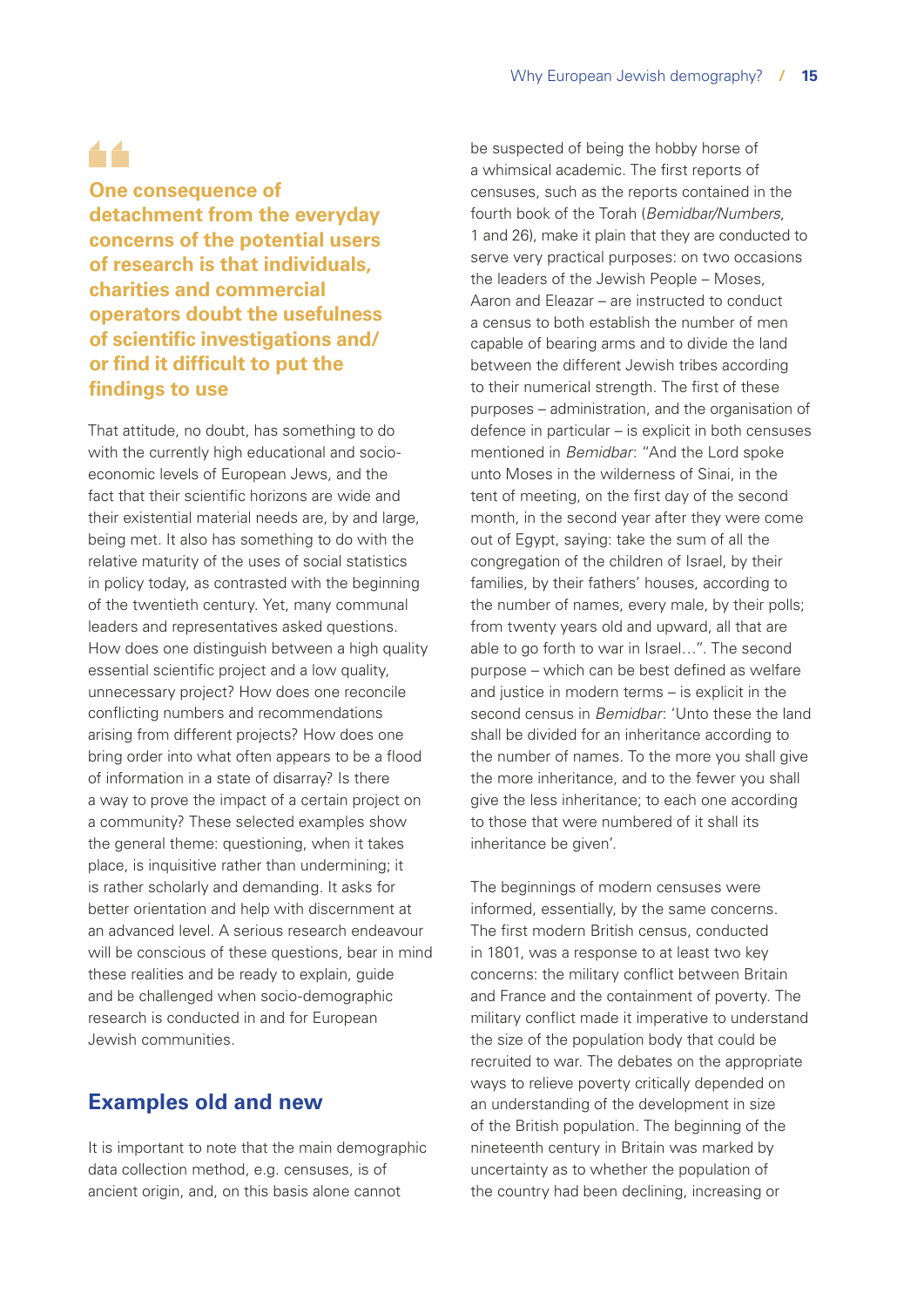stable.28 The work of Thomas Malthus, who is considered to be the founder of demographic science, described population size as a function of the material resources available. Malthus argued that when a population multiplies too much hunger ensues and reduces the population size through increased mortality. Malthus's work was vigorously discussed by British intellectuals at the time. Irrespective of the discussants' ideological tendencies, debate about the appropriateness of concrete measures of poverty relief could not move up a gear without a knowledge of population trends. The first modern British census started a tradition of census-taking that continues to this day, and that was complemented in 1837 by the system of registering births, marriages and deaths.

And if another illustration of the critical importance of socio-demographic data collection is needed, then the history of the Israeli census will do well for this purpose. The first Israeli census was carried out in November 1948, during the War of Independence. Indeed, the work of the census enumerators took place notwithstanding the fighting, shelling and war-related scarcity going on. The urgency to conduct a census stemmed from the fact that a full enumeration of the citizens of the newly created State of Israel was necessary for distributing identity papers, which, in itself, was a precondition for conducting the first parliamentary election.<sup>29</sup> The census results were subsequently used for the creation of a population registry – the backbone of the Israeli system of demographic accounting to this day and the source of population data on deaths, births, marriages, divorces and internal migration of all Israelis. Population administration as a motivating factor for demographic data collection – a theme identified in the biblical sources – is again apparent here. The determination of

the nascent Israeli government to carry out the enumeration of citizens under conditions of existential threat is nothing short of extraordinary. It is probably the most convincing example of the contemporary status of socio-demographic data collection as a supporting pillar of governance, rather than as a purely academic pursuit.

**In the United Kingdom, Israel and elsewhere in the developed world, the operations of all branches of government, commercial bodies and civil society depend critically on the statistics produced by population data systems**

In the United Kingdom, Israel and elsewhere in the developed world, the operations of all branches of government, commercial bodies and civil society depend critically on the statistics produced by population data systems, including the census and the registration systems of life events and, whilst their creation in the first place had to be vigorously justified and defended by early statisticians, their 'undoing' is utterly unthinkable at present. To be sure, modern censuses are quite unlike their early versions: they ask more questions, they rely on elaborate methodologies and they are at times integrated with other large datasets used for government or service provision (e.g. employment and medical registers). The transformation of censuses has been described, somewhat humorously, as another type of demographic transition.<sup>30</sup> Yet, from a historical perspective, population data systems are strengthening, not going away.

<sup>28</sup> A good overview of these debates is offered by the two sources: (1) Wrigley, E.A. 1983. The growth of population in eighteenth century England: a conundrum resolved, *Past and Present* 98: 121–150, and (2) Glass, D.V. 1973. *The population controversy.* Farnborough: Gregg Publishing.

<sup>29</sup> Interested readers can find more information on the first Israeli census in: Bachi, R. 1974. *The Population of Israel*. Jerusalem: The Hebrew University, Jewish Population Studies n. 11.

<sup>30</sup> For the historical development of censuses in the Western world, see: Coleman, D. 2012. The twilight of the census, *Population and Development Review* 38 (Supplement): 334–351.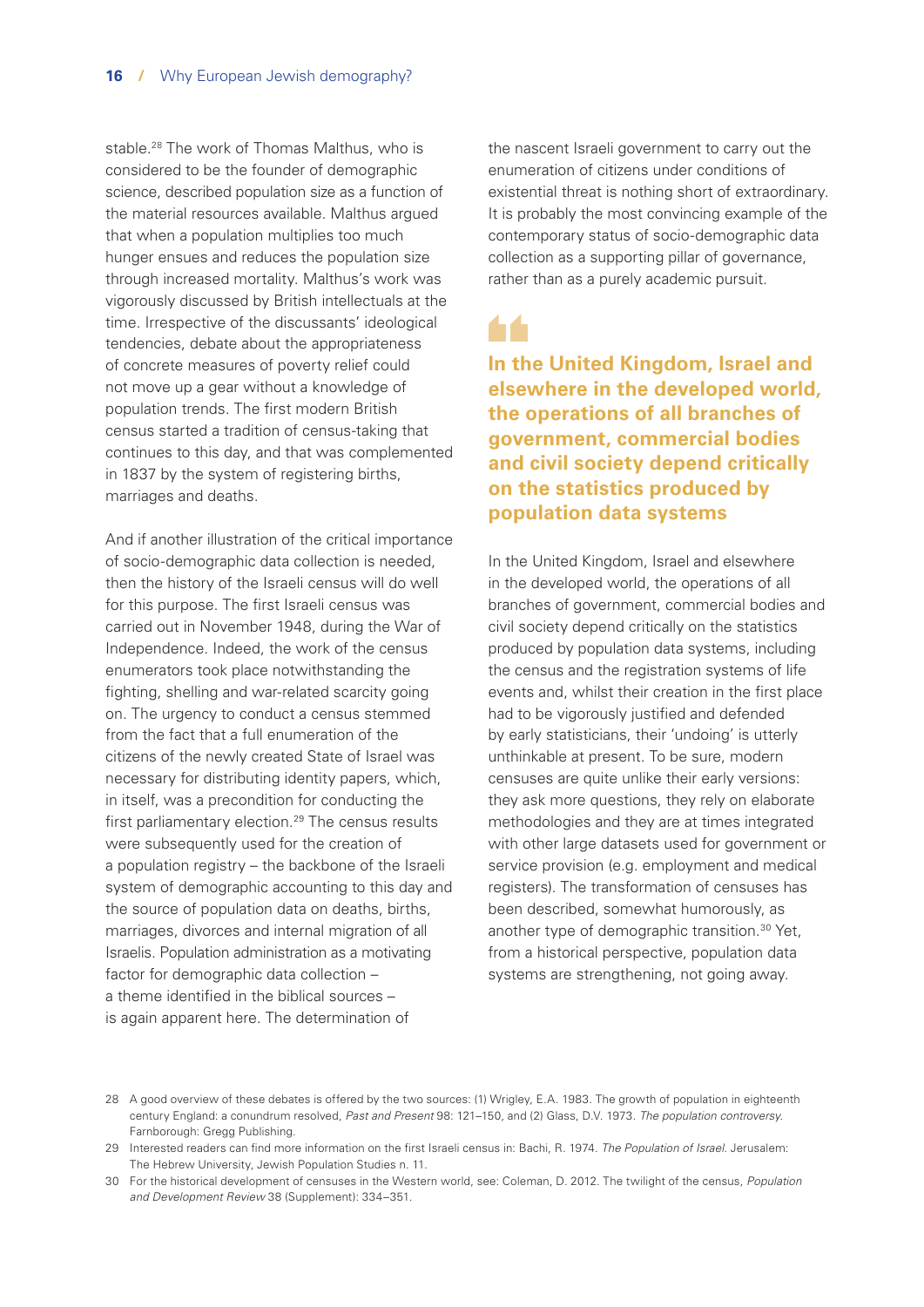#### **A chicken and egg question resolved**

Phenomena with a long history often present a 'chicken and egg' question in relation to the primacy of the material versus the intellectual driving forces. Take the example of the development of modern capitalism and contemporary prosperity. Was it driven by technical and industrial innovations, or by the change in societal values and attitudes towards science, religion, government and individual life? Which came first, even if, at a later stage, both types of drivers worked in tandem? The account of the development of population data collection, as outlined above, strongly points to the material side as the primary driver. Practical material concerns, i.e. the management of resources in the broadest possible sense, set the scene for the implementation of population data collection. None of the earliest data collectors were statisticians. However, gradually, population statistics developed as a branch of science, alongside other modern sciences. Just like other sciences, it acquired methods and theories, summarised in textbooks and manuals, and numerous practitioners. These developments contributed to the further advancement and diversification of the uses of population data. Most significantly, commercial operators – e.g. producers of goods and services – started to use and collect socio-demographic data to better understand their markets and customers. These developments produce a chain reaction, in a loop: new types of data and new methods of collection arise in response to new uses, and these, in turn, promote new uses. However, the primacy of practical, material concerns from the beginning should not be forgotten.

#### **How Jewish communities use socio-demographic data**

When it comes to socio-demographic data, Jewish communal needs are no different, in essence, from the needs of all other data consumers, be they branches of government, commercial bodies or charitable organisations.

Organised Jewish communities provide or support religious services and security for all Jews requiring such services, communal social services directed at men and women, the elderly and the young, the affluent and the poor. Irrespective of the precise nature of these tasks, they require numerical insight into the characteristics of the service consumers: their number, geographical distribution, internal composition, as well as the future trends in relation to all these. Today is the time to plan and lay the grounds for tomorrow, and what is in place today depends on the foresights of the past, so projecting into the future is a key to the development of efficient policy.

Table 1 presents a small selection of questions received by the Institute for Jewish Policy Research in the course of the past two years of operation, from various Jewish communal bodies and individuals, and from those outside the Jewish community whose activities aimed to support the community in some way.

The table lists the nature of activity that motivated the question (column B), the type of data necessary to address the question (column C), and the sources that expert statisticians would typically use to generate such data (D). Note that some of the questions are focused on administration, security and welfare provision, not unlike the concerns of the ancient Jews transmitted to us by the Torah. Others represent more modern uses, such as the development of educational content and commercial operations.

The most important point about these questions is that they are impossible to address without solid socio-demographic data collected and analysed well in advance of the particular time or concern that gives rise to the question. The second important point is that the types of data needed to address these questions, and the types of sources required to derive the data, are very demanding to develop and maintain, even in the largest Jewish communities of Europe. A single glance at column D will capture, for example, the frequent occurrence of censuses and surveys as data sources; the ability to conduct such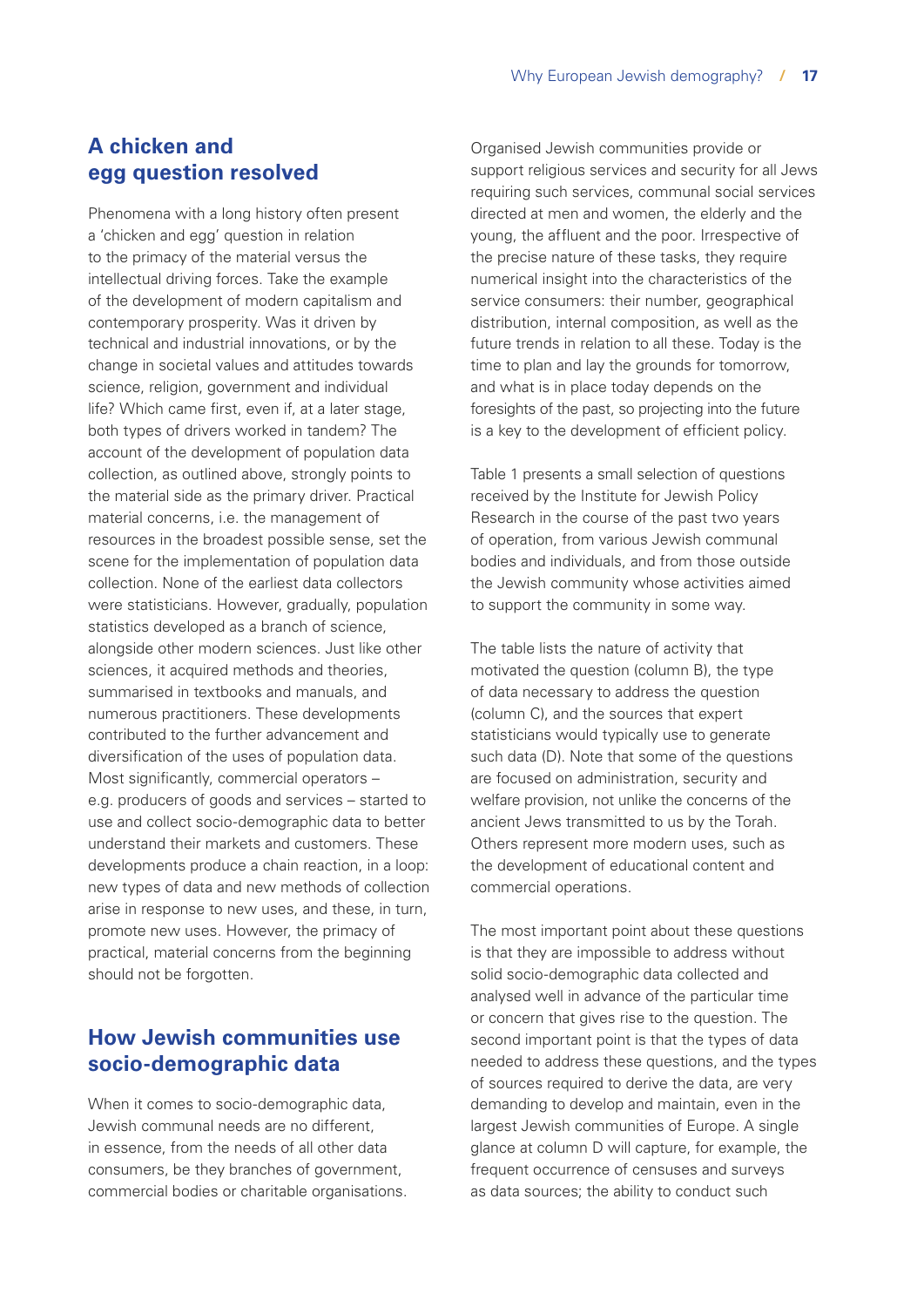|  |  | Table 1. Selected topics of interest to Jewish communities |
|--|--|------------------------------------------------------------|
|--|--|------------------------------------------------------------|

| (A) Question                                                                                                            | (B) Activity                                        | (C) Necessary data                                                                                                                                                                                                                                      | (D) Sources of data                                                                                           |  |  |
|-------------------------------------------------------------------------------------------------------------------------|-----------------------------------------------------|---------------------------------------------------------------------------------------------------------------------------------------------------------------------------------------------------------------------------------------------------------|---------------------------------------------------------------------------------------------------------------|--|--|
| How many Jewish families<br>and individuals attend<br>a synagogue on an average<br>Shabbat across the UK<br>and France? | Security services<br>provision                      | Number of Jewish households<br>and individuals by frequency of<br>synagogue attendance                                                                                                                                                                  | Census; administrative<br>databases; surveys of Jewish<br>religious practice                                  |  |  |
| How many Jewish women<br>in the UK attend a ritual bath<br>( <i>mikvah</i> ) on a regular basis?                        | Ritual services<br>provision                        | Number of Jewish women by age,<br>marital status and degree of religiosity                                                                                                                                                                              | Census; administrative<br>databases; surveys of Jewish<br>religious practice                                  |  |  |
| What is the average<br>household size of a strictly<br>Orthodox Jewish household?                                       | Welfare provision                                   | Number of Jewish households and<br>people across these households by<br>degree of religiosity                                                                                                                                                           | Census; surveys; administrative<br>databases of strictly Orthodox<br>community                                |  |  |
| How to decide between<br>the two conflicting figures<br>relating to the number of<br>Jews in Hungary?                   | Commercial<br>operations                            | Understanding of sources used to<br>establish the number of Jews in<br>a given country, uncertainty behind<br>the definition of Jewishness and the<br>number of births, deaths                                                                          | Census; administrative<br>databases; population<br>registration of births, deaths<br>and migration movements  |  |  |
| How many pupils will attend<br>1st Grade in a Jewish school<br>in our country in 2022?                                  | Education                                           | Number of Jewish children born<br>in 2016; information and hypotheses<br>about intervening changes in the<br>number of children born; information<br>on the propensity of Jewish parents<br>to enrol their children in the Jewish<br>educational system | Census; administrative data<br>bases; population registration<br>of births, deaths and migration<br>movements |  |  |
| Are Jews rich?                                                                                                          | Interfaith work                                     | Proportionate distribution of Jews and<br>non-Jews by education and income                                                                                                                                                                              | Census, surveys                                                                                               |  |  |
| Do Jews live longer<br>than non-Jews?                                                                                   | Public health<br>education and<br>welfare provision | Life expectancy of Jews and non-Jews                                                                                                                                                                                                                    | Census and death registration                                                                                 |  |  |

data collection exercises cannot be assumed, let alone guaranteed, at a Jewish communal level. Jewish communities across Europe vary in size, but, wherever they are located, they are still small, or very small, compared to the size of the total population in any given country. The entire infrastructure required for research exercises of the kind described in the table above, especially if implemented regularly – expertise, equipment, finances – comes close to the level of a specialised statistical agency, at the least.

Certain European Jewish communities possess research units that collect, analyse and publish data about their communities. The research units of the Board of Deputies of British Jews in the UK (now managed by the Institute for Jewish Policy Research) and of the Central Council of Jews in Germany are perhaps the best known examples in this respect. A great number of smaller Jewish communities maintain membership registration systems that allow the

monitoring of their size, and they may or may not choose to publish their figures, or subject them to expert statistical analysis. Those Jewish populations and communities living in countries where censuses and social surveys allow the possibility of identifying Jews within the dataset, benefit from the secondary analysis of these sources, conducted at times by experts connected to the Jewish community. Finally, in many countries, local social surveys of Jewish populations have been carried out, either by extra-communal agencies in need of data on Jewish communities or by independent scholars, often connected with the communities. Nowhere, however, can a system of socio-demographic data that is comparable to a standard Western national statistical office be found. Nowhere is the state of Jewish demography and social statistics immediately responsive to all questions that are routinely presented in these areas in the context of modern societies and economies.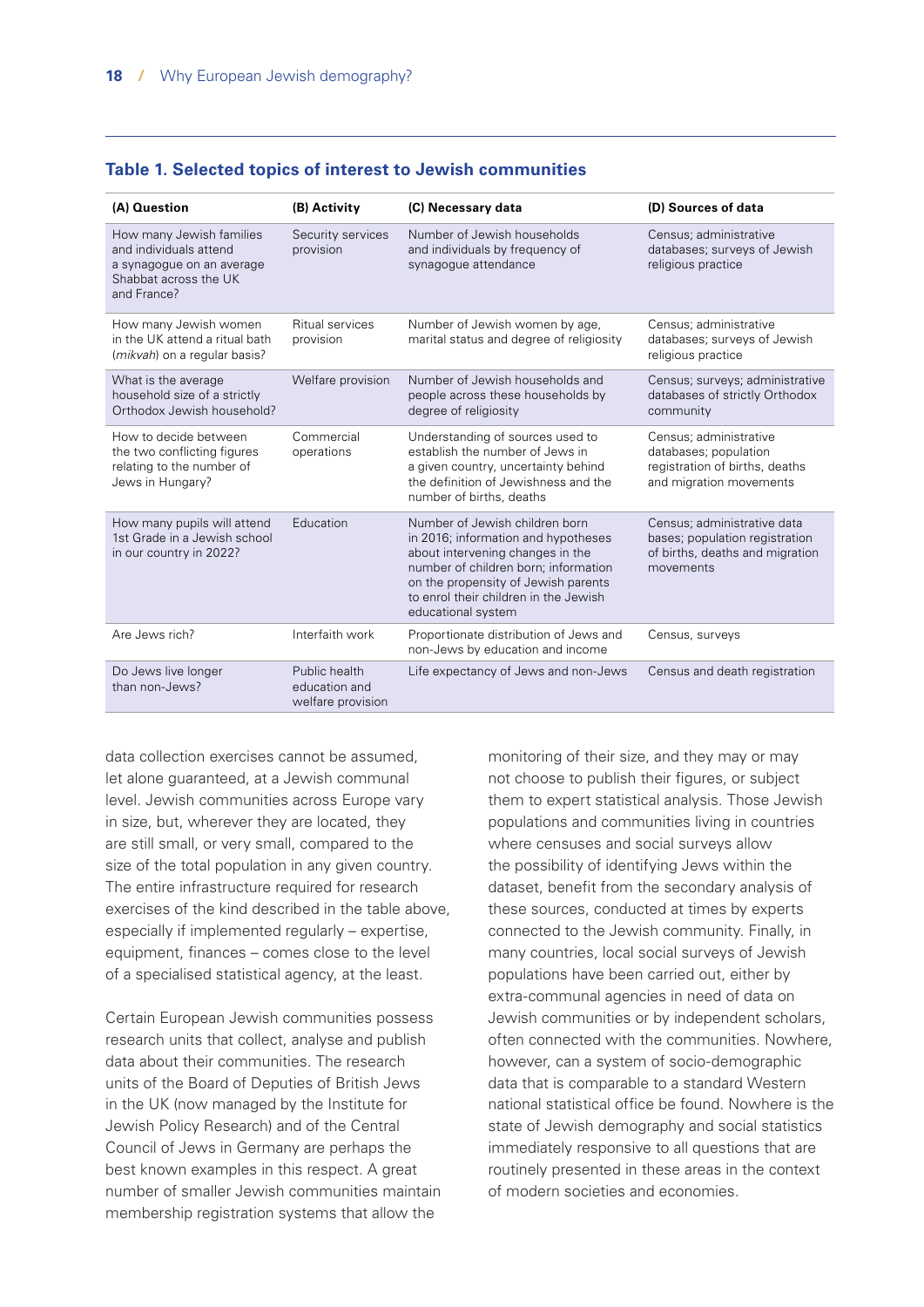To reproach Jewish communities for their inadequate attention to the collection of socio-demographic data would be somewhat disingenuous. A lot has been done, and is being done, with their support. Also, the competition is strong. Jewish communities develop and maintain facilities for the elderly, the vulnerable, the young and the ill. These are often urgent priorities for the allocation of communal budgets, understandably so. Such competing causes also exist at the level of the nation state; however, statistical agencies and their operations are codified in law and understood as integral elements of governance. This makes gathering socio-demographic data a protected activity. Add to this the sheer size of societies and economies that support such activities and both the disadvantage of Jewish communities and the possible avenues for intervention become clear. Thus, while the planning and data needs of Jewish communities are no different in essence from the rest of the population, their ability to meet these needs may be compromised at times. Rather than bemoaning the status of socio-demographic data collection by and for Jewish communities as a victim of circumstances, we maintain that the circumstances make this subject area a strong candidate for an extra-communal and a supracommunal philanthropic action.

#### **A case study of Jewish communal uses of sociodemographic data**

The history of planning for Jewish secondary school provision in England is a good case study of what happens when policy development and planning are based on socio-demographic data, and what happens in the absence of such planning. A very considerable proportion of Jewish children in the UK, about 63%, is educated in Jewish schools, i.e. day schools providing general education with a Jewish

educational component and Jewish ethos. The popularity of Jewish schools in the Jewish community has grown over time and has been driven by a mixture of factors including, among others, the cultural diversification of British society as a whole, high educational standards maintained by the Jewish schools, parental dissatisfaction with the state school system, a desire for children to cultivate a strong Jewish identity, and the growth of the strictly Orthodox Jewish population. The attitude of the British educational system is supportive of faith schools in principle, and the British Jewish community has created a large network of Jewish schools, with state support. 139 Jewish schools were operating in the United Kingdom in 2014/15, and about 40% of these were 'state schools,' i.e. in receipt of state funds and implementing the national curriculum.31 Until the establishment of Jewish schools became a major communal priority in the 1990s, there was little, if any, communal concern or discussion about an inadequate supply of places for Jewish children in the existing Jewish schools. At the initial stages of the 'growth spurt' of the British Jewish school system, when the demand for places in Jewish schools clearly outstripped the supply, the need for careful planning of school places and locations was not felt acutely. However, at a more advanced stage, when the system of Jewish schooling had further matured, this need became apparent. It became clear to all policy makers in this area that, whilst the demand for Jewish schooling, by and large, had been satisfied, there were still small pockets of unmet demand, and the focus shifted to satisfying the demand on the small scale. Determining accurately how many spaces were needed, and how many would be taken up, became an issue of increasing concern, with significant financial and emotional implications.

The debate around the appropriate methods of meeting the continuing demand for Jewish schooling, especially at the level of secondary

31 For further details see: Staetsky, L. Daniel and Boyd, J. 2016. *The rise and rise of Jewish schools in the United Kingdom: number, trends and policy issue*s. London: Institute for Jewish Policy Research.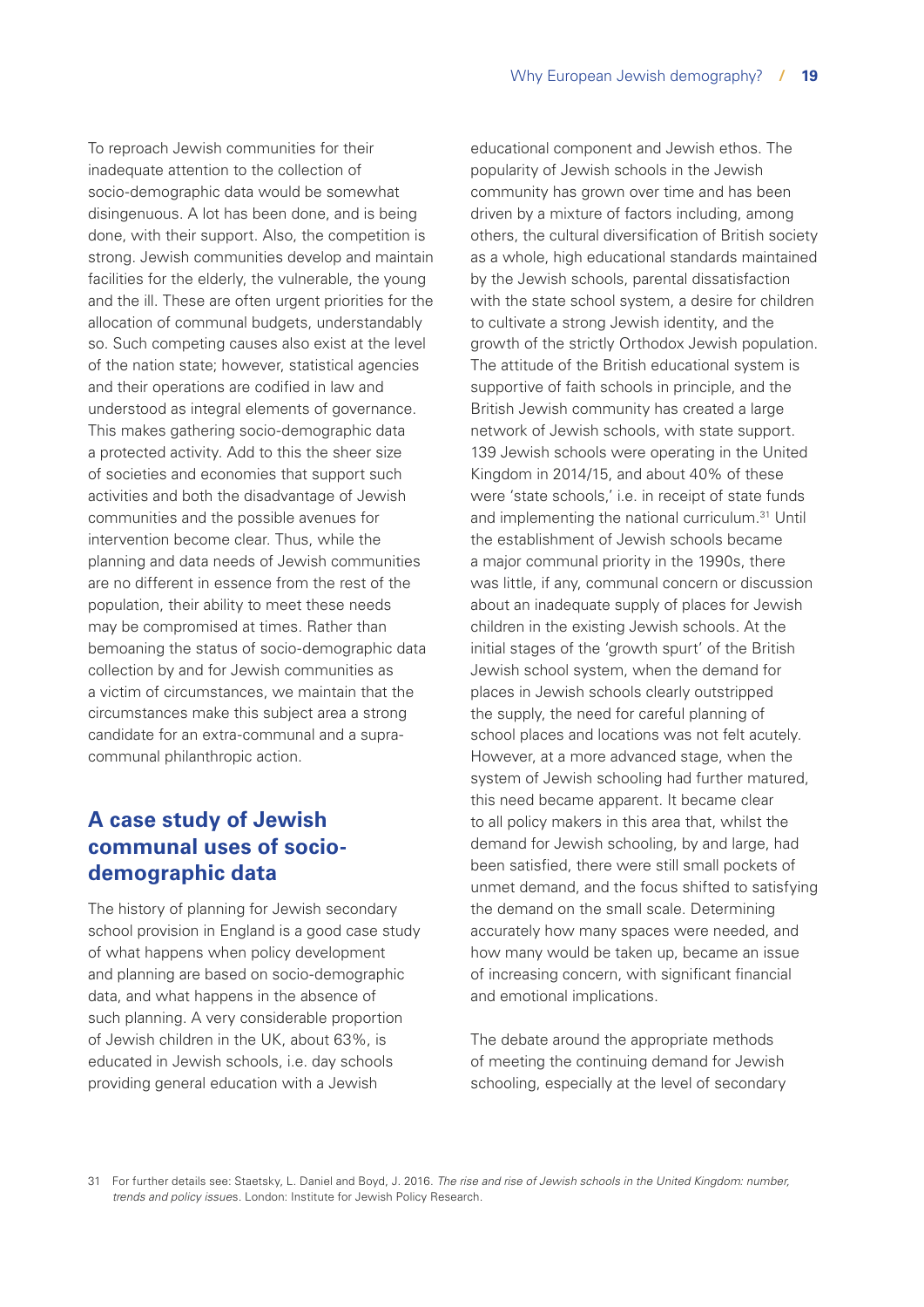schooling, has been well documented by the British Jewish press.<sup>32</sup> It reveals great anxiety around a host of issues, notably: the perceived inadequate supply of places and the personal dramas after children were rejected by the Jewish school system; the uncertainty regarding the location, religious flavour and capacity of the new school/s – should these be opened; the actual scope of unmet demand and the consequences of getting the number or the location 'wrong.' The solution finally came in 2017 when, following the allocation of the appropriate funds and employment of professional advice, the British Jewish community put in place a system of projections of Jewish secondary school places. The projections, fully reliant on socio-demographic data and scientific methods, have brought considerable precision and calm into the functioning of the Jewish secondary school system. However, it is said that preventive measures are victims of their own success. When they succeed, the scope of the averted 'disaster' and, consequently, the value of these measures, often remain unclear to the casual observer.

The projections completely re-shaped the British Jewish communal conversation about the state of the demand and supply of Jewish secondary school places. Suffice it to say that independent plans for four new Jewish secondary schools had been tabled in front of Jewish communal organisations and local authorities in the short period preceding the publication of the projections. After the publication of the

projections, the more dramatic and large-scale plans to expand provision (e.g. the opening of a new Jewish secondary school in London) were removed from the agenda entirely. The small-scale solutions (e.g. a slight increase in the supply and flexibility of existing Jewish schools) were implemented with evident success.<sup>33</sup> The numerical benchmarks and signs of a balanced system, i.e. a system in which the supply meets the demand, have been found.

**The key point is that the existence of high quality socio-demographic data and scholarly expertise can bring empirical clarity to any number of challenging communal issues, and, as a result, inform more effective policy solutions**

Jewish communities in Europe differ in size, scope and programmatic priorities and, consequently, in the nature of the demand for socio-demographically-supported planning of the kind described here. Not every community needs a system of projections of school places as the British Jewish community did and now has. Yet the key point is that the existence of high quality socio-demographic data and scholarly expertise can bring empirical clarity to any number of challenging communal issues, and, as a result, inform more effective policy solutions.

- 32 See, for example, articles by Simon Rocker in the *Jewish Chronicle*, for just a few examples: 'Hasmonean asks parents to fund additional places', 8 July 2016, www.thejc.com/community/community-life/160150/ hasmonean-asks-parents-fund-additionalplaces; 'The politics and number lying behind the bid for a new school', 14 July 2016, www.thejc.com/comment-and-debate/ analysis/160274/the-politics-and-numbers-lying-behind-bid-a-new-school; 'New initiative considered to help children with no Jewish secondary school place', 10 August 2016, www.thejc.com/news/uk-news/161727/new-initiative-considered-help-children-nojewishsecond; and 'Effort to unify rival Orthodox free school bids', 29 September 2016, www.thejc.com/news/uk-news/164020/ effort-unify-rival-orthodox-free-school-bids.
- 33 To date, the results of the projections have been made available in two publications: (1) Staetsky. L. Daniel and Boyd, J. 2017. *Will my child get a place? An assessment of supply and demand of Jewish secondary school places in London and surrounding areas*. JPR Report. <https://archive.jpr.org.uk/download?id=3165>; (2) Staetsky. L. Daniel. 2019. *Projections of demand for places in statefunded mainstream Jewish secondary schools in London*. JPR Report. [www.jpr.org.uk/documents/JPR.Projections\\_of\\_demand\\_for\\_](https://www.jpr.org.uk/documents/JPR.Projections_of_demand_for_places_in_state-funded_mainstream_Jewish_secondary_schools_in_London.pdf) [places\\_in\\_state-funded\\_mainstream\\_Jewish\\_secondary\\_schools\\_in\\_London.pdf.](https://www.jpr.org.uk/documents/JPR.Projections_of_demand_for_places_in_state-funded_mainstream_Jewish_secondary_schools_in_London.pdf)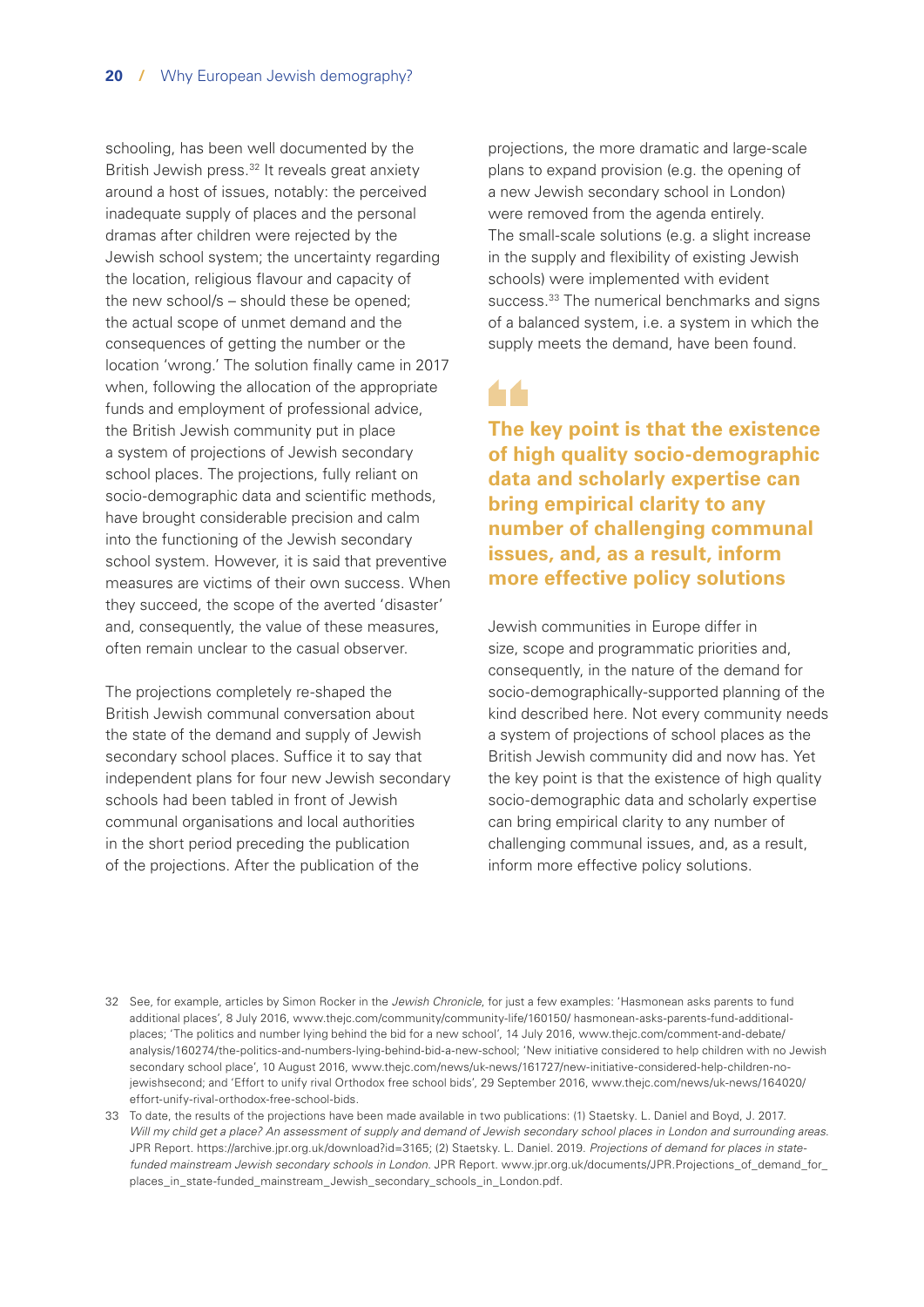## <span id="page-22-0"></span>**3 / Why a European Jewish demography unit?**

Arguably, as a field of knowledge, European Jewish demography is in quite good shape. We can already confidently describe the basic demographic realities of Jewish Europe, such as the overall Jewish population size and distribution by country. The availability of such figures itself testifies to the existence of a significant enterprise of data collection. So, what will the new European Jewish Demography Unit at the Institute for Jewish Policy Research add to existing knowledge? What remains unknown that the Unit will be able to uncover? And how is the Unit linked to previous or ongoing enterprises of demographic data collection – those enterprises that have generated the existing data?

#### **The world we inherited**

The monitoring of world Jewish population size and the demographic processes shaping Diaspora Jewry have been carried out to date by the Division of Jewish Demography and Statistics at the Institute of Contemporary Jewry at the Hebrew University of Jerusalem. Founded in 1960, it remained for several decades under the directorship of two luminaries of Jewish demography: Roberto Bachi (also the first Government Statistician of the State of Israel), and Uziel O. Schmelz. Between 1986 and 2010 the Division was directed by Sergio DellaPergola, and subsequently by Uzi Rebhun. Within the context of the Jewish Diaspora, Jewish demography and statistics as we know

them today have been strongly influenced by the demographic work produced by the Institute of Contemporary Jewry.34

However, the Institute of Contemporary Jewry itself is a successor to the European tradition of Jewish demography and statistics embodied in the work of organisations such as the Bureau for Jewish Statistics and Demography (founded by Arthur Ruppin in Berlin in the early twentieth century) and the YIVO Institute for Jewish Research (founded in Vilnius in the 1920s). With the arrival of Nazism, these organisations were either dissolved or completely moved out of Europe. Many of the researchers associated with these organisations managed to escape to the USA and/or Israel and salvage their materials. Their movement resulted in the relocation of the centres of Jewish demography from Europe to Israel and the United States.<sup>35</sup> Consequently, the existing tradition of Jewish demography and statistics exemplified by the outputs of the Institute of Contemporary Jewry in Jerusalem arose from the symbiosis of the early European tradition and the Italian school of demography and political economy, which, albeit to different degrees, influenced all three directors of the demographic unit of the Institute. The first director, Roberto Bachi, trained under Corrado Gini, an eminent Italian demographer and statistician who was the creator of the universally used indicator of income inequality bearing his name: the Gini coefficient. Uziel Schmelz and Sergio DellaPergola were

<sup>34</sup> Further illustration of this point can be found in Goldstein, S. 2015. Sergio DellaPergola's contributions to Jewish demography: an appreciation, in Lederhendler, E. and Rebhun, U. (eds.) *Research in Jewish Demography and Identity*. Boston: Academic Studies Press, 11–14.

<sup>35</sup> Genealogies of Jewish demography and statistics can be traced in the following publications: Morris-Reich, A. 2019. Sociology and demography in modern Jewish history: towards a unified history, in Bell, D.B. (ed.) *The Routledge Companion to Jewish History and Historiography*; Hart, M. 2000. *Social Science and the Politics of Modern Jewish Identity*. Stanford: Stanford University Press; Bachi, R. 1997. Personal recollections on the history of research in Jewish demography, in DellaPergola, S. and J. Even (eds.) *Papers in Jewish Demography 1993*. Jerusalem: The Hebrew University, 33–37.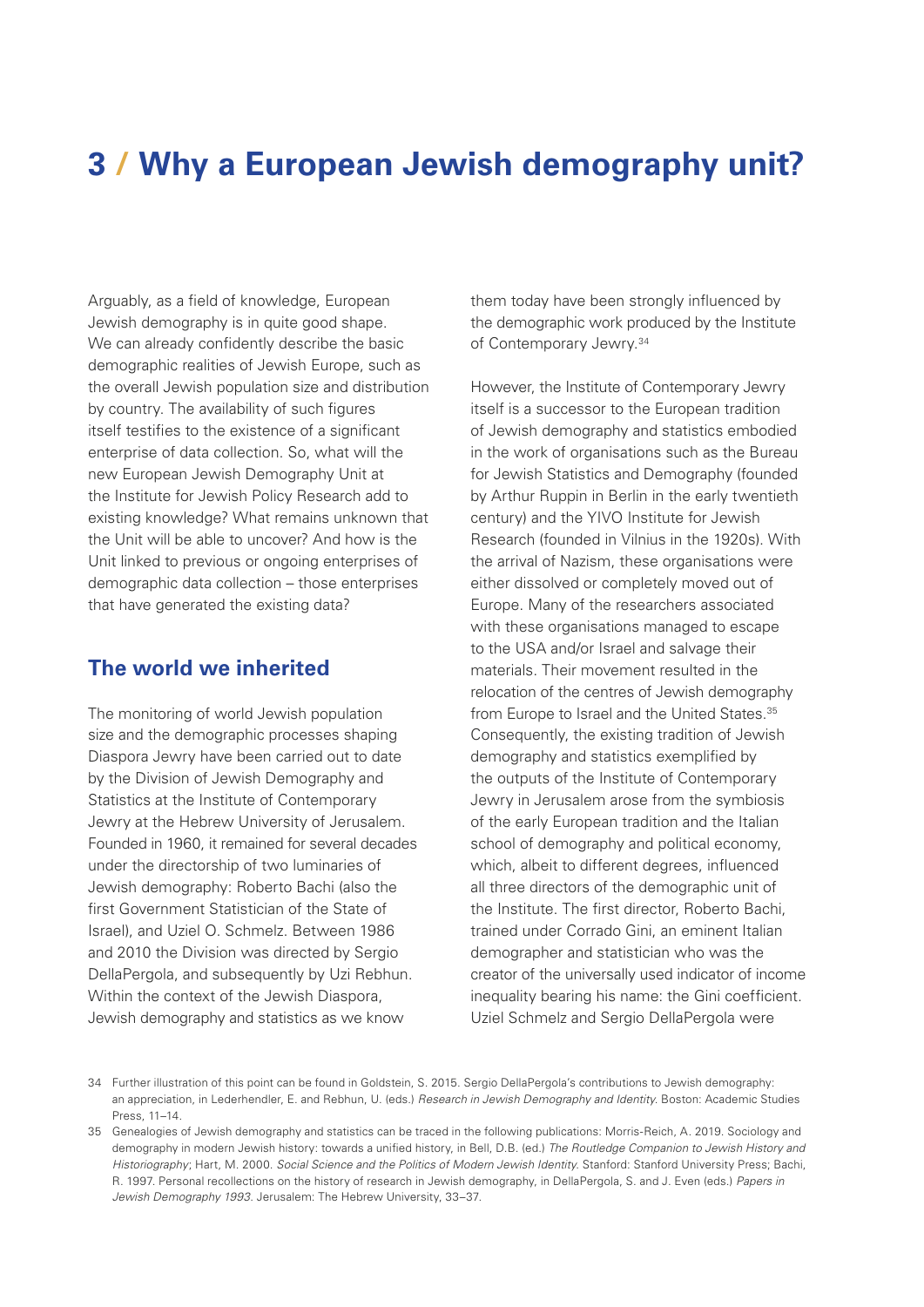subsequently trained by Bachi, and Uzi Rebhun was trained by DellaPergola.

This is important. The study of 'Jewish demography' developed by the Institute of Contemporary Jewry in Jerusalem has been 'demography' first and 'Jewish' second, i.e. it formed and functioned as a branch of demographic science, with an uncompromising application of demographic theory and methodology. The field of Jewish studies is of enormous relevance, but it is a field which provides inspiration (from Jewish history, in particular) and opportunities for its application (especially in communal policy), rather than scientific tools and principles.

The Institute for Jewish Policy Research (JPR) is a research facility based in the UK since the 1960s. JPR was originally established in the United States in 1941 as the research arm of the World Jewish Congress, under the name the Institute of Jewish Affairs. Whilst the Institute's agenda has evolved over time, it has always mirrored the core concerns of the Jewish people, and it has always undertaken projects with the explicit aim of informing policy. At the time of the Cold War, for example, it undertook extensive research into anti-Zionist discourse, the 'Jewish policy' of the communist bloc led by the Soviet Union and the demographic and social characteristics of Eastern European and Soviet Jewry. In the aftermath of the Cold War, the Institute's programme focused on the collection and analysis of socio-demographic data pertaining to the British and other European Jewish communities, with an orientation towards policy development in the broadest sense. In the past twenty-five years, JPR has conducted a number of communal surveys in the United Kingdom, including a survey of the social and political attitudes of British Jews (1995), a survey of the attitudes of British Jews towards Israel (2010), the National Jewish Community Survey (2013), as well as two pan-European surveys of the experiences and perceptions of antisemitism among Jews (2012 and 2018), on behalf of the

European Union Agency for Fundamental Rights. JPR has also produced several analyses of British census data on British Jewry, undertaken a major study of the attitudes of the population of Great Britain towards Jews and Israel, and conducted numerous commissioned studies for organisations working both within and with Jewish communities in the UK, across Europe and beyond. These activities, in combination, have resulted in the accumulation of a large body of knowledge on the demographic, social and economic characteristics of Jews in the UK and Europe, their patterns of Jewish identity and the 'politics of Jewishness', i.e. the attitudes towards Jews and the attitudes of Jews towards the people surrounding them.

### **JPR's particular strength is its commitment to the use of scientific knowledge to develop answers to concrete policy questions**

JPR's particular strength is its commitment to the use of scientific knowledge to develop answers to concrete policy questions. Summarising across twenty-five years of activity is not easy but it merits saying that in that time JPR has become an authority on surveying Jews and has acted in this capacity in its relationships with statistical and political bodies such as the Office for National Statistics in the UK and the European Commission, as well as numerous Jewish charities and foundations, and the commercial sector. After many years of uncertainty and unnecessary disarray of action and thought at a communal level, JPR can be credited with generating policy insights in numerous areas, including projected supply and demand for places in Jewish schools; projections of demand for care in elderly care homes; mapping the prevalence of learning disabilities among Jews; assessing the housing needs of elderly and disadvantaged Jews; informing local community development plans based on Jewish population assessments and projections; developing empirical insights about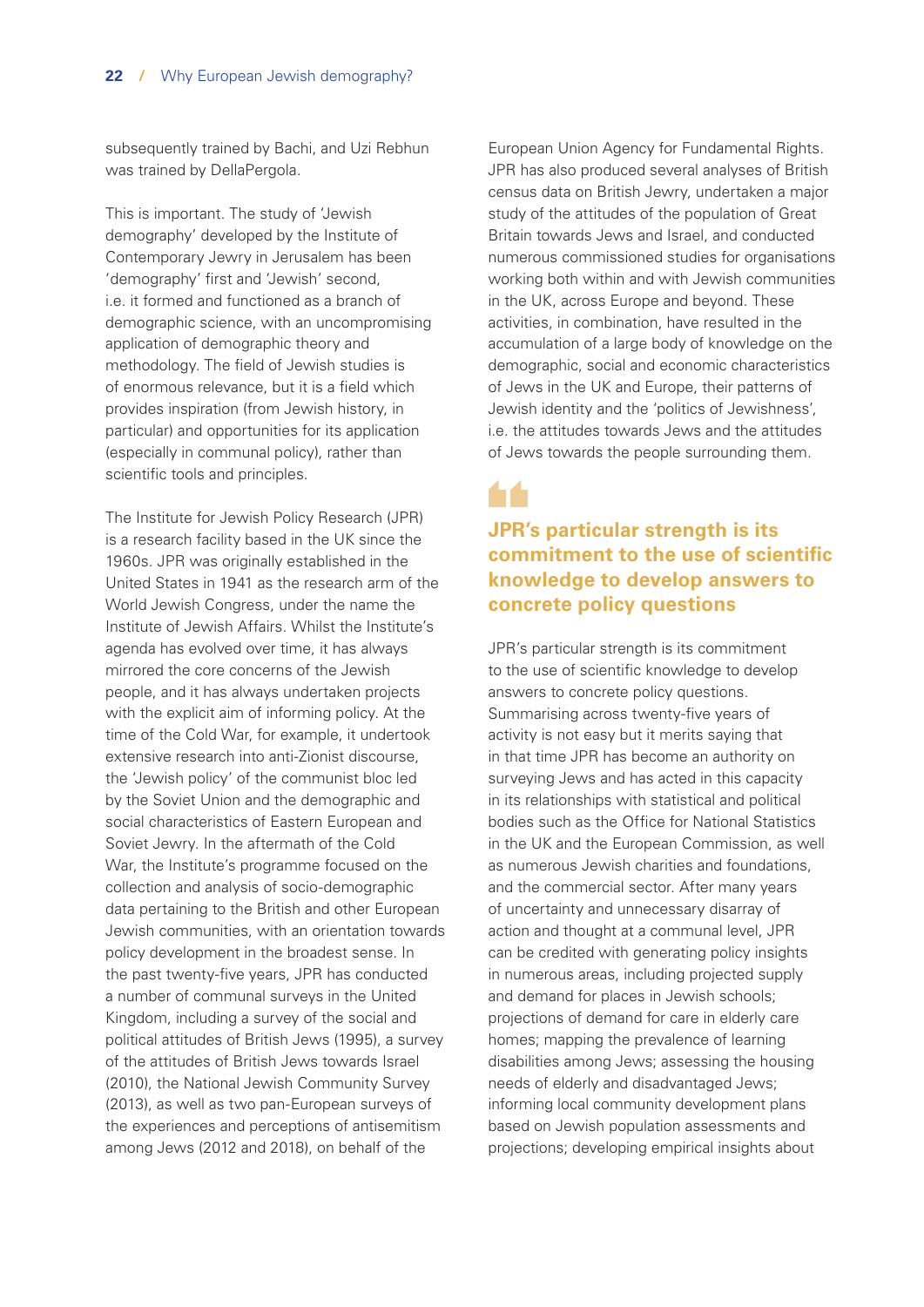compositional, religious and cultural changes in Jewish populations; and shaping communal understanding and thought about synagogue membership. Capitalising on its insights and resources, JPR remains a chief producer of evidence-based non-partisan commentary on antisemitism and the 'politics of Jewishness'.

#### **Our scientific methodology**

The new European Jewish Demography Unit is designed to inherit and develop the body of demographic knowledge in the style and tradition of the demographic unit at the Institute of Contemporary Jewry, and to build on the strengths of JPR in turning socio-demographic research into policy, both nationally and globally. The fundamentals of Jewish demography are well established, and DellaPergola's *Jewish demography: fundamentals of the research field*, which captures in more detail the intellectual and methodological tradition of Jewish demography, is methodologically foundational for the Unit's operations.<sup>36</sup>

European Jewish population size, across the entire continent, is reasonably well documented. 'Reasonably well', however, does not mean 'perfectly' – indeed, in relation to several countries and types of data there is considerable room for improvement. There is some degree of uncertainty about Jewish population sizes in several European countries. Some are affected by known deficiencies in terms of data quality, others are just suspected of falling short of the required level of accuracy. The desired improvement may mean, in certain instances, coming up with better grounded estimates of Jewish population size, in terms of the quality of sources underlying the estimates. Key examples of countries where this type of boost in quality is warranted include Belgium and Spain: neither has a national census or a register identifying Jews as a specific group, so there is a considerable degree of conjecture

behind the currently published Jewish population sizes for these countries. In other countries, Jewish population size estimates may be grounded in theoretically-acceptable sources, but the numbers furnished by these sources appear to be somewhat questionable, or are often challenged by researchers and policy makers. Key examples include Poland and Hungary where national censuses are suspected of undercounting Jews. Careful re-evaluation of all existing sources of Jewish population data, alongside searches for new sources, is necessary in these and other cases.

**European Jewish population size, across the entire continent, is reasonably well documented. 'Reasonably well', however, does not mean 'perfectly'**

In the most fundamental, technical demographic terms, much of the Unit's work will focus on estimating the terms of the 'demographic equation' for the Jewish population of Europe. Estimating the terms of the demographic equation is the most precise and secure way to think about any population's past, present and future, and is outlined and explained briefly below. It is adapted to the realities of ethnic and religious population groups, which are somewhat different from the populations of entire countries.

In the equation below, P(t) signifies the population size at any point in time, called t, and P(t-1) is the population size at a preceding point in time. B and D stand for the number of births and deaths, respectively, I and E stand for immigration into and emigration from the given population. A and S stand for accessions and secessions and are the numbers of conversions in and out, respectively.

#### **P(t)= P(t-1)+(B-D)+(I-E)+(A-S)**

36 DellaPergola, S. 2014. Jewish Demography: Fundamentals of the Research Field. In: Rebhun, U. (ed.) *The Social Scientific Study of Jewry: Sources, Approaches, Debates*. Studies in Contemporary Jewry. An Annual XXVII. New York: The Avraham Harman Institute of Contemporary Jewry, The Hebrew University of Jerusalem and Oxford University Press, 3–36.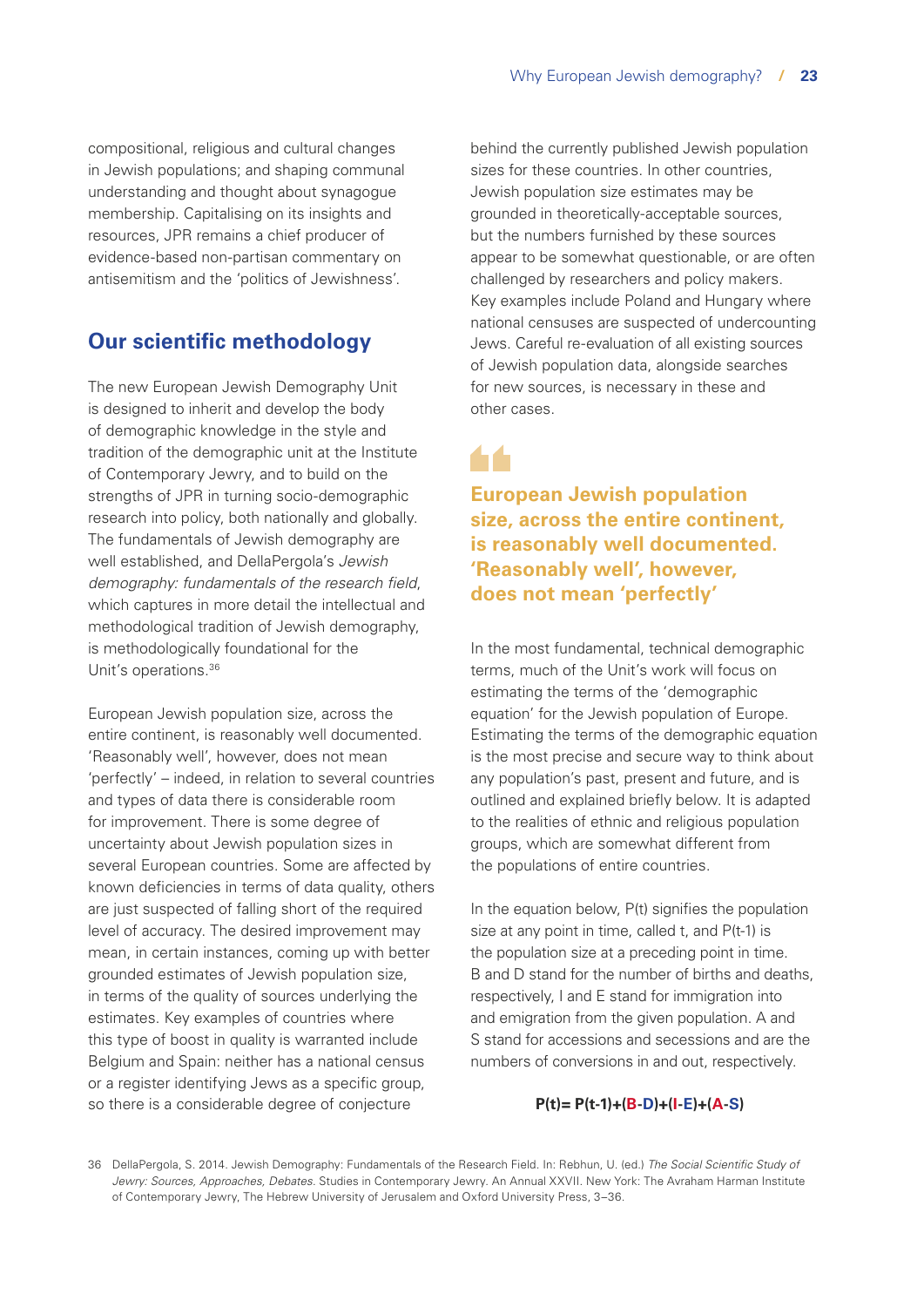This mathematical description of the Unit's activities is, in effect, a proper, scholarly formulation of the way in which a story of the life and death of populations is told by demographic science. The only way for a population to grow is to acquire new members as a result of births or immigration, although ethnic and religious groups have an additional channel of growth, at least potentially: they can grow through 'accessions,' e.g. religious conversions and other methods of 'opting in.' These additive terms are coloured in red. The only way for a population to decline is to lose members as a result of deaths or migration, or – as is the case with ethnic and religious groups – also through 'secessions,' e.g. conversions out. These are terms coloured in blue. Any statement about the current, past or future population size of any group will have to take into account all of these elements.

Self-evidently, the demographic equation integrates information about population sizes with information about processes that build the populations, namely, fertility, mortality, migration and identificational movements in and out of Jewishness. Understanding the current state of the demographic equation and predicting its future state requires an in-depth study of these processes, i.e. the rates at which all the mentioned processes operate.

#### **Our sources**

National systems of demographic and social statistics, typically maintained by their statistical offices, usually populate the terms of the demographic equation by drawing on a selection of conventional resources: population censuses and registers, social surveys and administrative files of various organisations and services. In terms of its sources, the Unit will similarly follow established demographic tradition, with an eye on emerging, new and previously unexplored sources and types of data and their potential contribution to Jewish demography.

Table 2 presents a summary of the available sources for the Jewish populations of 39 European countries. These sources have been utilised by the Institute of Contemporary Jewry in the production of Jewish population counts to date.

For the purpose of documenting population size, structure and composition, censuses or population registers are the most important. Depending on culture and tradition, Jews may be identified as a religious group (and captured by a religion question, as is the case in the United Kingdom) or as an ethnic group (in which case they are captured by a question on ethnicity, as is the case in the former Soviet countries and Soviet satellites in Eastern Europe). A cursory look at Table 2 (column B) gives the impression that Jews are identifiable as such in most countries of Europe. Thus the work of the Unit will focus closely on the data available from population censuses and registers.

Equally important for documenting the population size and characteristics of Jewish populations are large-scale national surveys. This resource is a relatively recent candidate for application in the field of Jewish demography and social statistics, and it has so far attracted only very limited attention by Jewish demographers. Just like censuses and population registers, national surveys can serve as a source of Jewish population counts and characteristics, in addition to, or as a replacement for, censuses. Large scale national surveys – such as the Annual Population Survey (APS), the General Practitioners Patient Survey (GPPS) and the Crime Survey in the UK – cover very large samples of the national population, and they have the potential to contain large subsamples of Jews simply as a by-product of their size. Moreover, the growing interest in the ethnic and religious diversity of Western societies and the differentiation of social and demographic experiences along these lines have encouraged national statistical authorities and research institutes to include religion and ethnicity variables in their surveys, so, as a result, Jews can be identified in them as such. An examination of column D confirms that, whilst large surveys exist in many, if not all, countries of Europe, their potential in relation to Jewish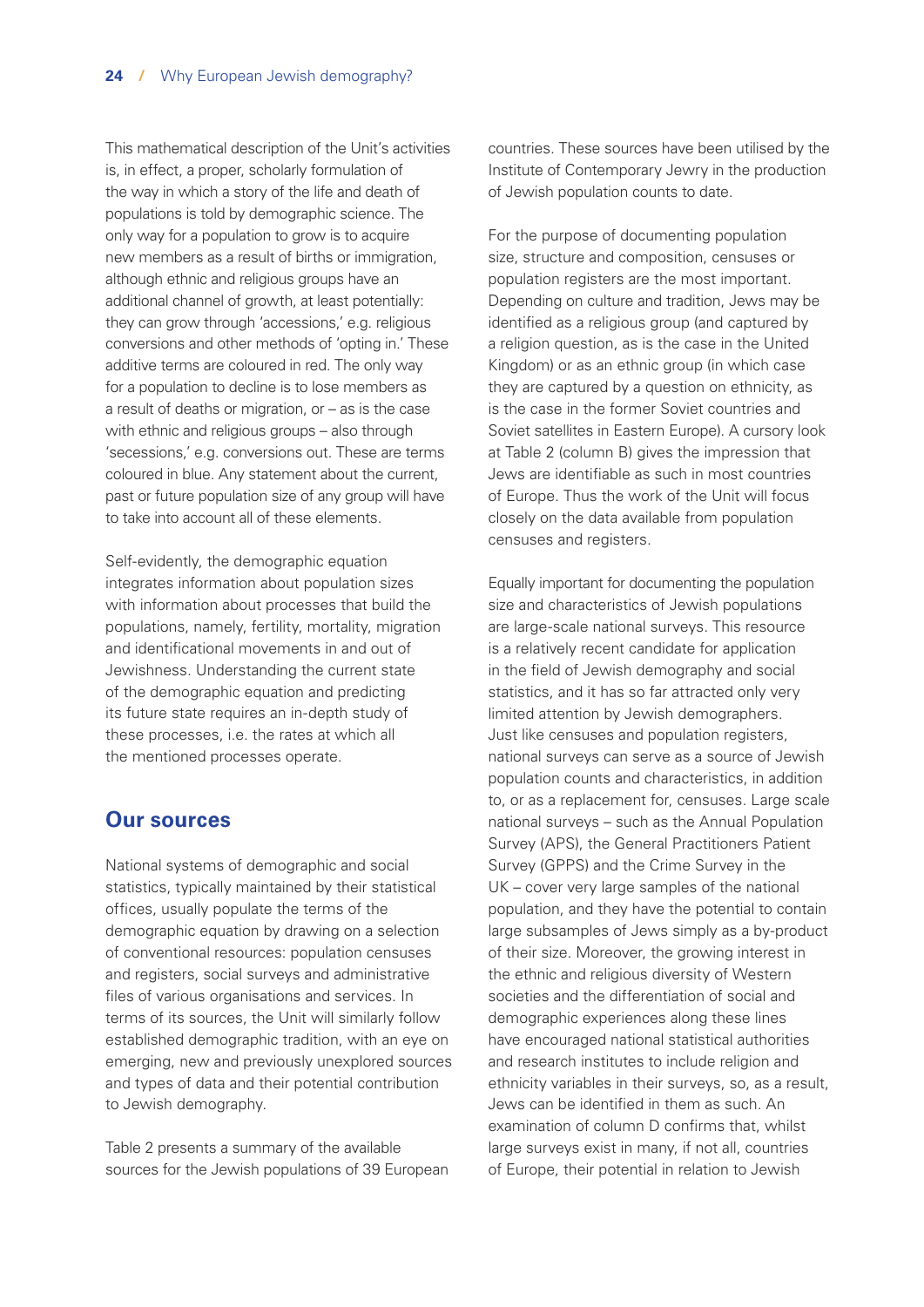| (A)<br>Country     | (B)<br>Census/<br><b>Population</b><br>Register | (C)<br><b>Administrative</b><br>Sources (e.g. civil<br>registration) | (D)<br><b>National</b><br>surveys | (E)<br>Jewish<br>communal<br>registers | (F)<br><b>Surveys of</b><br>local Jewish<br>community | (G)<br><b>Estimated</b><br>core Jewish<br>population 2018* |
|--------------------|-------------------------------------------------|----------------------------------------------------------------------|-----------------------------------|----------------------------------------|-------------------------------------------------------|------------------------------------------------------------|
| Austria            | Yes                                             | Yes                                                                  | Unknown                           | Yes                                    | Yes                                                   | 9,000                                                      |
| <b>Belarus</b>     | Yes                                             | Unknown                                                              | Unknown                           | Unknown                                | Unknown                                               | 9,500                                                      |
| Belgium            | <b>No</b>                                       | <b>No</b>                                                            | Unknown                           | Yes                                    | Yes                                                   | 29,200                                                     |
| Bosnia-Herzegovina | Yes                                             | Unknown                                                              | Unknown                           | Unknown                                | Unknown                                               | 500                                                        |
| <b>Bulgaria</b>    | Yes                                             | Unknown                                                              | Unknown                           | Yes                                    | Unknown                                               | 2,000                                                      |
| Croatia            | Yes                                             | Unknown                                                              | Unknown                           | Yes                                    | Unknown                                               | 1,700                                                      |
| Cyprus             | No                                              | Unknown                                                              | Unknown                           | Unknown                                | Unknown                                               | 100                                                        |
| Czech Republic     | Yes                                             | Unknown                                                              | Unknown                           | Yes                                    | Unknown                                               | 3,900                                                      |
| Denmark            | No                                              | Unknown                                                              | Unknown                           | Yes                                    | Yes                                                   | 6,400                                                      |
| Estonia            | Yes                                             | Unknown                                                              | Unknown                           | Unknown                                | Unknown                                               | 1,900                                                      |
| Finland            | Yes                                             | Unknown                                                              | Unknown                           | Unknown                                | Unknown                                               | 1,300                                                      |
| France             | <b>No</b>                                       | <b>No</b>                                                            | Yes                               | Yes                                    | Yes                                                   | 453,000                                                    |
| Germany            | <b>No</b>                                       | <b>No</b>                                                            | Unknown                           | Yes                                    | Yes                                                   | 116,000                                                    |
| Gibraltar          | Yes                                             | Unknown                                                              | Unknown                           | Yes                                    | Unknown                                               | 600                                                        |
| Greece             | <b>No</b>                                       | Unknown                                                              | Unknown                           | Yes                                    | Unknown                                               | 4,200                                                      |
| Hungary            | Yes                                             | Unknown                                                              | Unknown                           | Yes                                    | Yes                                                   | 47,400                                                     |
| Ireland            | Yes                                             | Unknown                                                              | Unknown                           | Unknown                                | Unknown                                               | 2,600                                                      |
| Italy              | No                                              | No                                                                   | Unknown                           | Yes                                    | Yes                                                   | 27,500                                                     |
| Latvia             | Yes                                             | Unknown                                                              | Unknown                           | Yes                                    | Yes                                                   | 4,700                                                      |
| Lithuania          | Yes                                             | Unknown                                                              | Unknown                           | Unknown                                | Unknown                                               | 2,500                                                      |
| Luxembourg         | No                                              | Unknown                                                              | Unknown                           | Yes                                    | Unknown                                               | 600                                                        |
| Malta              | No                                              | Unknown                                                              | Unknown                           | Unknown                                | Unknown                                               | 100                                                        |
| Moldova            | Yes                                             | Unknown                                                              | Unknown                           | Unknown                                | Unknown                                               | 2,000                                                      |
| <b>Netherlands</b> | No                                              | Unknown                                                              | Unknown                           | Yes                                    | Yes                                                   | 29,800                                                     |
| North Macedonia    | Yes                                             | Unknown                                                              | Unknown                           | Unknown                                | Unknown                                               | 100                                                        |
| Norway             | Yes                                             | Unknown                                                              | Unknown                           | Unknown                                | Unknown                                               | 1,300                                                      |
| Poland             | Yes                                             | Unknown                                                              | Unknown                           | Yes                                    | Yes                                                   | 4,500                                                      |
| Portugal           | Yes                                             | Unknown                                                              | Unknown                           | Unknown                                | Unknown                                               | 600                                                        |
| Romania            | Yes                                             | Unknown                                                              | Unknown                           | Yes                                    | Yes                                                   | 9,100                                                      |
| Russia             | Yes                                             | Unknown                                                              | Yes                               | Unknown                                | Unknown                                               | 172,000                                                    |
| Serbia             | Yes                                             | Unknown                                                              | Unknown                           | Unknown                                | Unknown                                               | 1,400                                                      |
| Slovakia           | Yes                                             | Unknown                                                              | Unknown                           | Unknown                                | Unknown                                               | 2,600                                                      |
| Slovenia           | Yes                                             | Unknown                                                              | Unknown                           | Unknown                                | Unknown                                               | 100                                                        |
| Spain              | No                                              | Unknown                                                              | Unknown                           | Yes                                    | Yes                                                   | 11,700                                                     |
| Sweden             | No                                              | Unknown                                                              | Unknown                           | Yes                                    | Yes                                                   | 15,000                                                     |
| Switzerland        | Yes                                             | Unknown                                                              | Unknown                           | Yes                                    | Unknown                                               | 18,600                                                     |
| Turkey             | No                                              | Unknown                                                              | Unknown                           | Yes                                    | Yes                                                   | 15,000                                                     |
| Ukraine            | Yes                                             | Unknown                                                              | Unknown                           | Unknown                                | Unknown                                               | 50,000                                                     |
| United Kingdom     | Yes                                             | No                                                                   | Yes                               | Yes                                    | Yes                                                   | 290,000                                                    |

#### **Table 2. Presence of information on Jews in demographic and social sources, by country**

\* DellaPergola, S. 2019. World Jewish Population 2018. In A. Dashefsky and I. Sheskin (eds.) *American Jewish Year Book 2018*. Cham: Springer.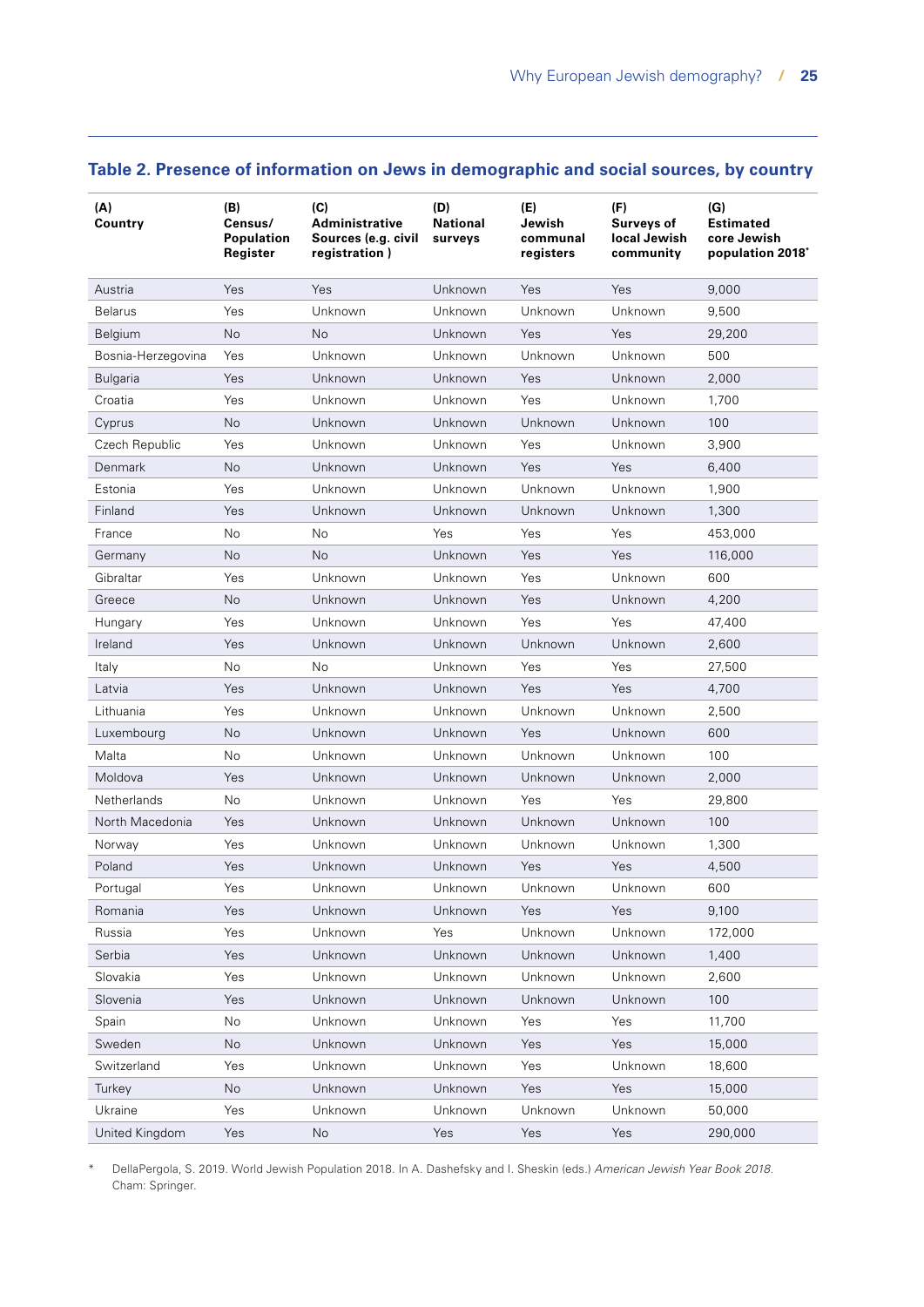statistics is unknown. They simply have not been assessed, although these data are suspected of being significant. The work of the Unit will prioritise mapping, analysis and assessment of the usefulness of such national surveys for Jewish demography and statistics.

National administrative sources of demographic and social statistics, such as civil registers of births and deaths, electoral registers, datasets of national health authorities, etc., constitute a significant and largely unexplored type of resource in Jewish demography and statistics. Some of these sources, alongside their demographic uses, are very well established: civil registration has been a source of data on births and deaths for many decades. Others – such as registers of national health authorities – are relatively new to demographers as they only became established and accessible with the arrival of the digital age. The common denominator in all these sources is that they have been created not for research but as a byproduct of the operations of different agencies. Attempts to incorporate them into the statistical and demographic system are made universally by government statisticians in all developed countries. Indeed, such is their size, coverage and promise, that the development of these sources has created an atmosphere in which doubts are being raised regarding the necessity of traditional national censuses. As column C indicates, clarity in relation to the existence of such datasets, and the presence/absence of information within them about Jews, exist in six out of 39 countries (15%). The Unit will work intensively to identify the status of these new resources in relation to Jewish demography and statistics.

Jewish communal registers play an important role in the world of demographic data for two reasons. First, they provide the basis for the derivation of statistics for communally-engaged (or affiliated) Jews. Second, they may function as a supplementary resource, or a replacement, of national censuses or registers. Column E clarifies which countries possess such registers: there is documented presence of such registers in 20 out of 39 countries (just above 50%). The United Kingdom has been at the forefront of this effort to document Jewish population movements in Europe.37 The work of the Unit will focus closely on exploring existing Jewish registers and harmonising different counts, both across Jewish registers and between these registers and the national censuses. In addition, we will launch an extensive investigation in this area in those countries (49% of the total sample) where the existence and quality of Jewish communal registers is unknown and/or uncertain. We are aware that Jewish demographic and social statistics are widely perceived to be in disarray. We maintain that this is only partly true, and that the state of the field appears in disarray due to the lack of sustained effort focused on the harmonisation of different sources, and especially national censuses and records with Jewish communal registers.

## 66

**Large-scale national surveys are relatively recent candidates for application in the field of Jewish demography and social statistics, and have so far attracted only very limited attention by Jewish demographers**

Surveys of local Jewish communities (Column F), undertaken by research institutes, national or European bodies, or Jewish communities themselves, are methodologically connected to Jewish communal registers in the same way that national censuses and registers are connected to national surveys. Surveys supply a host of information on the demographic, socio-economic,

37 Vulkan, D. 2012. Britain's Jewish Community Statistics 2010. London: Board of Deputies of British Jews; Casale Mashiah, D., and Boyd, J. 2017. *Synagogue membership in the United Kingdom in 2016*. London: Institute for Jewish Policy Research. See also: Zentralwohlfahrtsstelle der Juden in Deutschland. 2018. *Mitgliederstatistik der jüdischen Gemeinde und Landesverbände in Deutschland für das Jahr 2017*. Frankfurt a.M: ZWJD.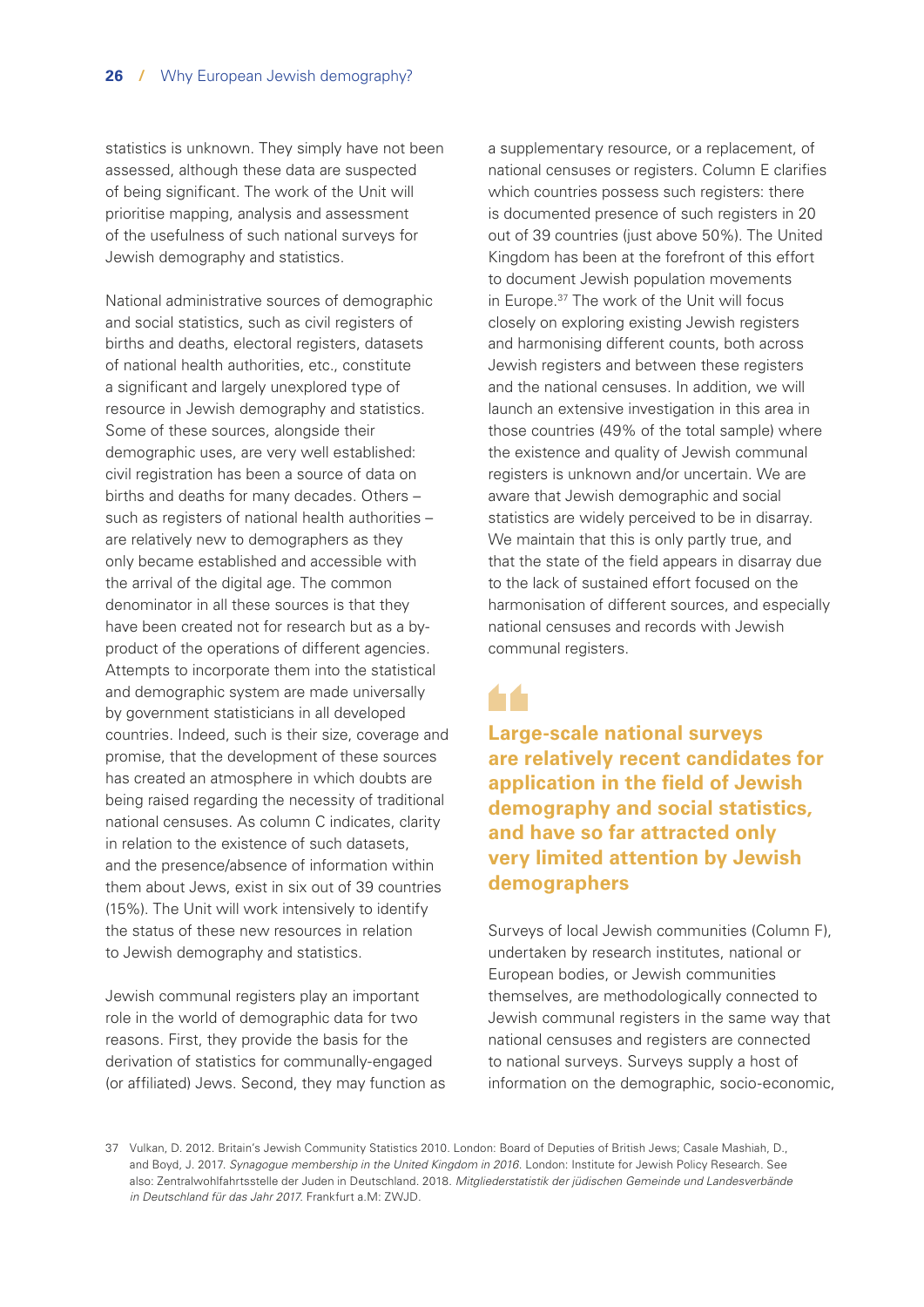and cultural characteristics of the Jewish population which is not available from other sources. Surveys supplement registers, and, when these are not available, replace them. The work of the Unit will examine the surveys of local Jewish communities alongside Jewish communal registers, with a focus on the harmonisation of the data. Surveys have been undertaken in the past in a few individual European countries, and in several countries simultaneously.<sup>38</sup>

The Unit aims to increase the scope and quality of sources of information about Jewish communities and populations of Europe, reducing the number of 'Unknown' cells in Table 2 and updating information in the existing cells. Three types of sources are especially relevant at present and will be targeted for immediate action:

1 **/** New data arising from censuses, surveys, registration systems and communal records. As time passes, new sources come to the surface. This may happen because population registration systems, censuses and sample surveys in European countries develop and, at some point, start incorporating data on ethnicity and/ or religion, thereby facilitating the identification of Jews. Significant changes have occurred, for example, in the ways in which Jewishness is captured in the Polish census, and the consequences of these changes for Jewish

statistics in Poland have not been fully assessed. Previously unexplored Jewish communal sources are another example. Underinvestment in European Jewish demography prevented in-depth exploration of certain communal sources of socio-demographic data, with Austria and Belgium being two important examples, but not the only ones in this respect.

2 **/** Two surveys of European Jews commissioned by the European Union Agency for Fundamental Rights (FRA) in 2012 and 2018.39 Both surveys were conducted by Ipsos and the Institute for Jewish Policy Research (JPR). The former covered Jews in nine countries; the latter, Jews in thirteen countries. The principal subject of both surveys, from the point of view of the commissioner, was Jewish people's perceptions and experiences of antisemitism. However, the survey questionnaire included, on both occasions, extensive modules documenting Jewish socio-demographic profiles and identity. Several important studies of antisemitism, Jewish identity and the methodology of surveying Jews have been published on the back of the 2012 FRA survey.<sup>40</sup> However, the potential of these surveys for investigating European Jewish demography, socioeconomic stratification, and identification has not been fully unlocked to date.

- 38 DellaPergola, S. 1975. The Italian Jewish population study: Demographic characteristics and trends. In *Studies in Jewish demography: Survey for 1969–1971*, ed. U.O. Schmelz, P. Glikson, and S.J. Gould, 60–97. Jerusalem: The Hebrew University, Institute of Contemporary Jewry, and London: Institute of Jewish Affairs; Bensimon, D. and S. DellaPergola. 1984. *La population juive de France: socio-démographie et identité.* Jerusalem: The Hebrew University; Paris: Centre National de la Recherche Scientifique CNRS; van Solinge, H., and C. van Praag. 2010. *De Joden in Nederland anno 2009 continuteit en veranderin*. Diemen: AMB; Kovács, A., and I. Barna. 2010. *Identity à la carte: Research on Jewish identities, participation and affiliation in five European countries. Analysis of survey data*. Budapest: The American Joint Distribution Committee.
- 39 FRA European Union Fundamental Rights Agency. 2013. *Discrimination and hate crime against Jews in EU Member States: Experiences and perceptions of antisemitism*. Luxemburg: Publications Office of the European Union; FRA – European Union Fundamental Rights Agency. 2018. *Discrimination and hate crime against Jews in EU Member States: Experiences and perceptions of antisemitism*. Vienna: European Union Agency for Fundamental Rights. 2018. Experiences and perceptions of antisemimism. Second survey on discrimination and hate crimes against Jews in the EU. Luxemburg: Publications Office of the European Union.
- 40 Staetsky, L.D. and Boyd, J. 2014. *[The Exceptional case? Perceptions and experiences of antisemitism among Jews in the United](http://www.jpr.org.uk/documents/Perceptions_and_experiences_of_antisemitism_among_Jews_in_UK.pdf)  Kingdom*[. JPR Report. July 2014](http://www.jpr.org.uk/documents/Perceptions_and_experiences_of_antisemitism_among_Jews_in_UK.pdf), London: Institute for Jewish Policy Research; DellaPergola, S. and Staetsky, L.D. 2015. *[From](http://www.jpr.org.uk/documents/Perceptions_and_experiences_of_antisemitism_among_Jews_in_Italy.pdf)  [old and new directions: perceptions and experiences of antisemitism among Jews in Italy](http://www.jpr.org.uk/documents/Perceptions_and_experiences_of_antisemitism_among_Jews_in_Italy.pdf)*. London: Institute for Jewish Policy Research; Dencik, L. and Marosi, K. 2017. *[Different antisemitisms: perceptions and experiences of antisemitism among Jews in](http://www.jpr.org.uk/documents/JPR_2017._Different_Antisemitisms_in_Sweden_and_across_Europe.pdf)  [Sweden and across Europe](http://www.jpr.org.uk/documents/JPR_2017._Different_Antisemitisms_in_Sweden_and_across_Europe.pdf)*. London: Institute for Jewish Policy Research; Graham, D. 2018. *[European Jewish identity: mosaic](http://www.jpr.org.uk/documents/JPR.2018.European_Jewish_identity.Mosaic_or_Monolith.pdf)  [or monolith? An empirical assessment of eight European countries](http://www.jpr.org.uk/documents/JPR.2018.European_Jewish_identity.Mosaic_or_Monolith.pdf)*. London: Institute for Jewish Policy Research; Staetsky, L. D. 2019. Can convenience samples be trusted? Lessons from the survey of Jews in Europe, 2012. *Contemporary Jewry*, https://doi.org/10.1007/s12397-019-09280-8.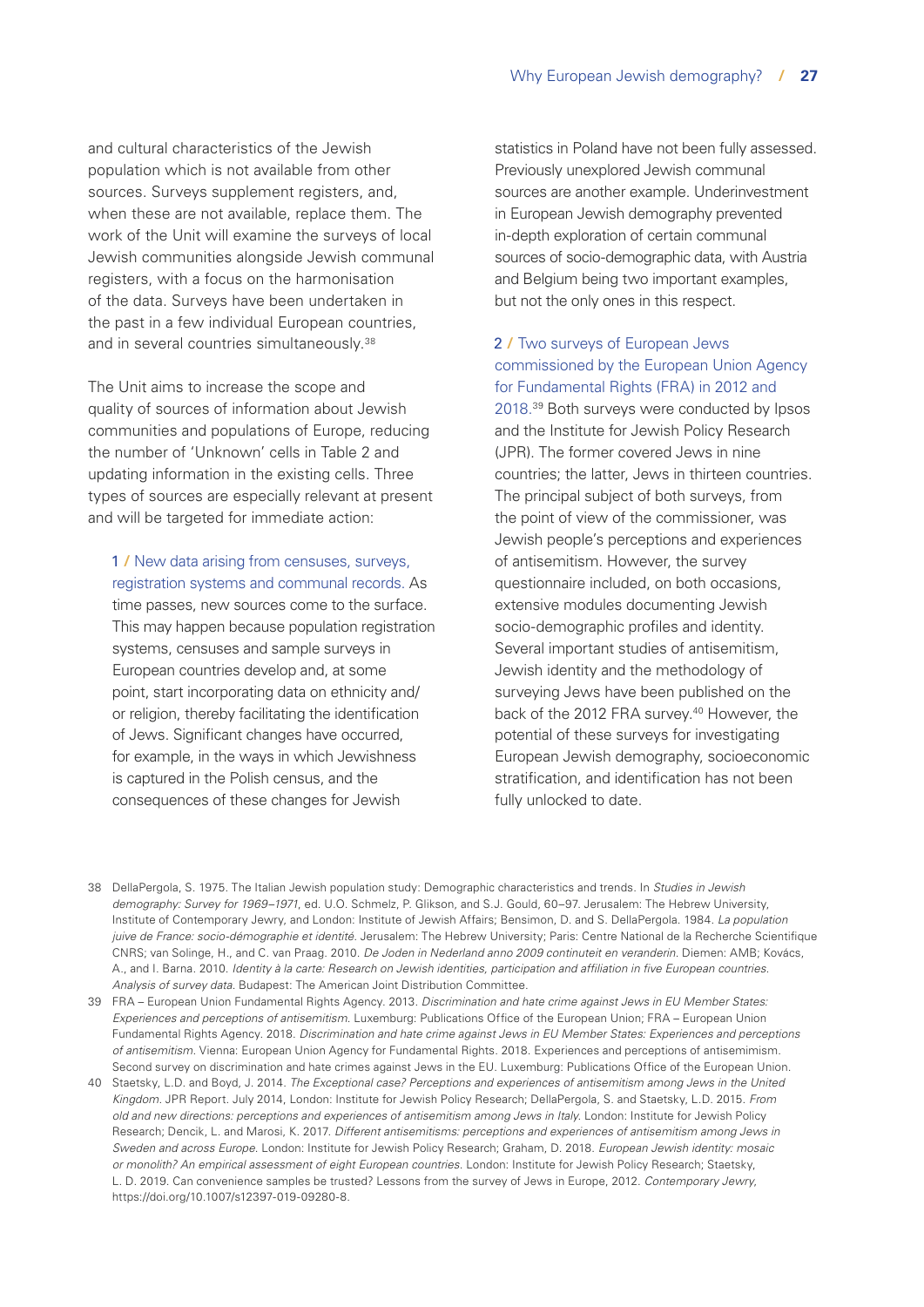3 **/** Genetic testing of ethnic ancestry in the commercial environment has made significant advances in the past decade. From being a luxury pursuit in small and affluent circles, genetic ancestry testing has advanced to the point of becoming a mainstream activity. Major commercial operators in this area, such as Ancestry and MyHeritage, offer the public simple tests of ethnic ancestry based on the analysis of customers' specimens (of saliva or cells) collected by the individual using a pre-supplied testing kit. Genetic profiling of each specimen is carried out in a laboratory, and then mapped onto the known metaprofiles of various ethnic groups; the results reported to customers reveal the extent to which their genetic profile matches onto these. A by-product of such commercial activities – driven by curiosity about ancestry in the first place – is the creation of very large databases containing information on people with Jewish ancestry, by country. None of these data are available at an individual level, but they allow percentages of people with Jewish ancestry to be calculated, at various degrees, at a country level among the customers of a given commercial operator. It must be stressed that genetic testing of ethnic ancestry is a new development and various concerns have been expressed to date about the scientific validity of testing.41 That said, the existence of typical Jewish genetic profiles is rather well documented, even prior

to the rise of commercial genetic testing.<sup>42</sup> Its relevance pertains mainly to the diagnostics and care of certain inherited diseases which appear to be more than proportionally spread among Jewish communities – especially those of Ashkenazi origin. Admittedly, commercial genetic ancestry testing today is very likely to attract people who are not representative of the general population of any country. Ancestry tests cost money which inevitably means that their use is limited to those who can afford them. Testing is predicated on the desire to learn something about one's ancestry, which is related to the level of education and perhaps intelligence. However, any selectivity of the customers seeking genetic ancestry testing is bound to diminish over time, as the tests become more affordable and more widely used for purposes other than ancestry testing (for example, in medicine and the insurance industry). Potentially, the databases of major commercial operators offering genetic testing could constitute a new source of information for Jewish demography, and while it is premature to relate to them as such at this point in time, their status deserves cautious monitoring and exploration. It is too early to include them within the classic set of demographic sources but it is not too early to start a scholarly conversation about whether or not they can qualify at some point and what conditions should be fulfilled for this to happen.

<sup>41</sup> See especially: (1) Royal, C.D., Novembre, J., Fullerton, S.M., Goldstein, D.B., Long, G.C., Bamshad, M.J., and Clark, A.G. 2010. Inferring genetic ancestry: opportunities, challenges and implications, Commentary by the American Society for Human Genetics, and (2) Jobling, M.A., Rasteiro, R., and Wetton J.H. 2016. In the blood: the myth and reality of genetic markers of identity, *Ethnic and Racial Studies* 39 (2): 142–161.

<sup>42</sup> A foundational paper on this subject: Ostrer, H. and Skorecki, K. 2013. The population genetics of the Jewish people, *Human Genetics* 132: 119–127, and references therein. See also Gladstein, A.I. and Hammer, M.F. 2019. Substructured Population Growth in the Ashkenazi Jews Inferred with Appropriate Bayesian Computation. *Molecular Biological Evolution*, 1–10.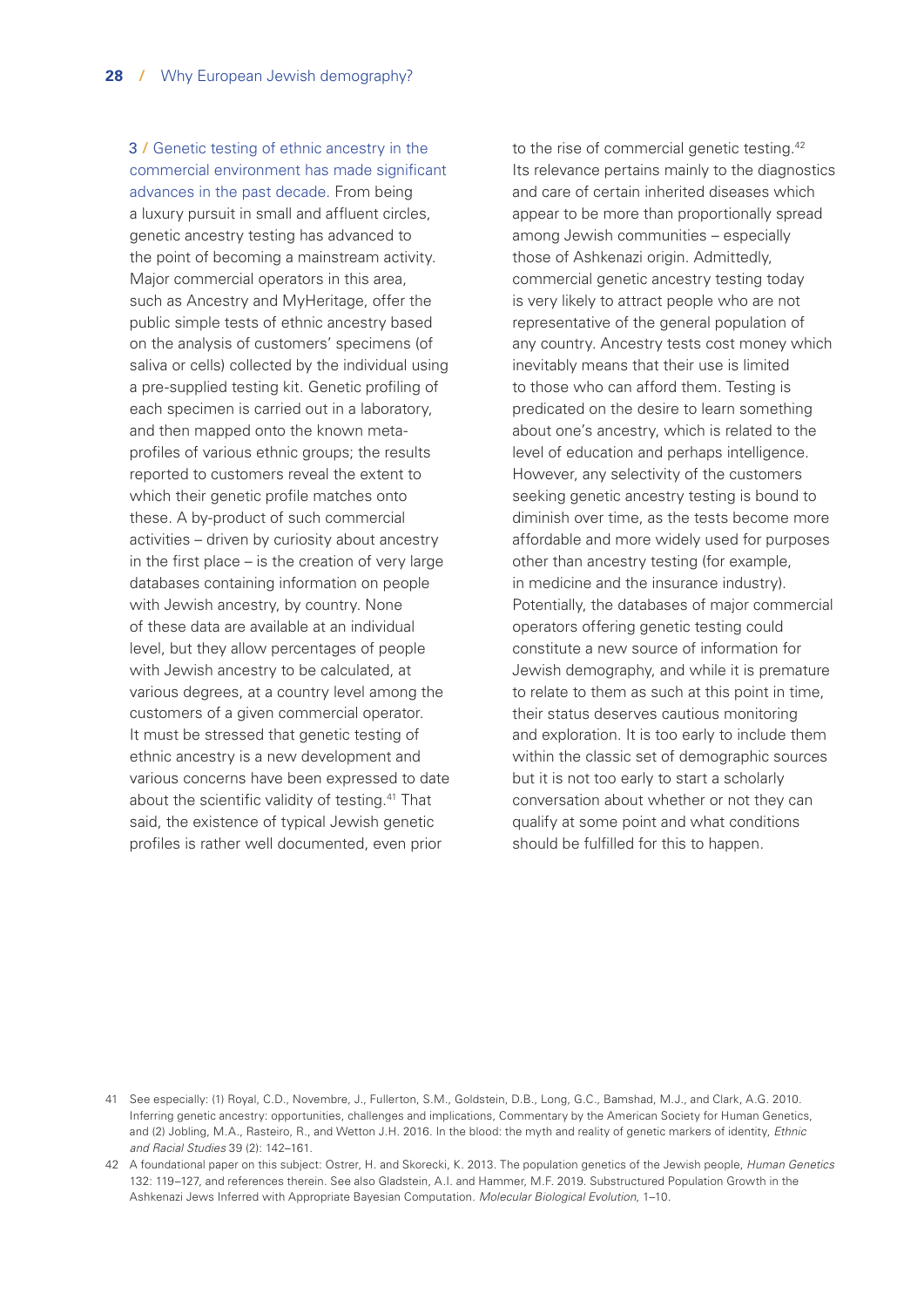## <span id="page-30-0"></span>**/ Concluding remarks**

This paper began with an overview of both the well-known and the yet to be explored issues of European Jewish demography. The peculiarities of Jewish demography were then juxtaposed against the generalities of the demographic condition of Western populations. It proceeded to demonstrate the practical sides and uses of demography, with the focus on its use by the Jewish community. Against this background we outlined the scientific and policy agenda of the new European Jewish Demography Unit at the Institute for Jewish Policy Research, a research unit of demography and social statistics of Jewish populations located in Europe, which will:

1 / develop a collection of datasets for each country that, in combination, will constitute a conventional system of demographic and statistical accounting resembling the systems existing on a national level and exemplified in the annual yearbooks of national statistical offices, such as the US Census Bureau, the Israeli Central Bureau of Statistics and the Office for National Statistics in England and Wales;

2 **/** make the demographic and social statistics pertaining to European Jewish populations available through a series of publications. Some of these publications will focus on specific demographic topics (e.g. migration)

and draw a cross-European picture, whilst others will be country-specific;

3 **/** identify the policy needs of European Jewish communities that involve the use of demographic data and introduce to European Jewish leaders the possible products for addressing these needs.

To our knowledge there has never before been a sustained attempt, on the scale suggested here, to think about and work with European Jewish demography in terms and categories of conventional demographic products – borrowing the logic, criteria and form of analysis and presentation from mainstream demographic science. The price that the community of users of European Jewish demographic data has paid for this has been considerable disorientation and uncertainty as to what is known, what is contested, how to decide between conflicting arguments, how to acquire new information, and fundamentally, how best to serve the needs and interests of Jews living in Europe today. Thus the new Unit comes, to paraphrase the words of Rabbi Moshe Haim Luzzatto,<sup>43</sup> "to teach ourselves and remind others" of the facts of European Jewish demography – to develop demographic science and improve policy to best serve the Jews of contemporary Europe.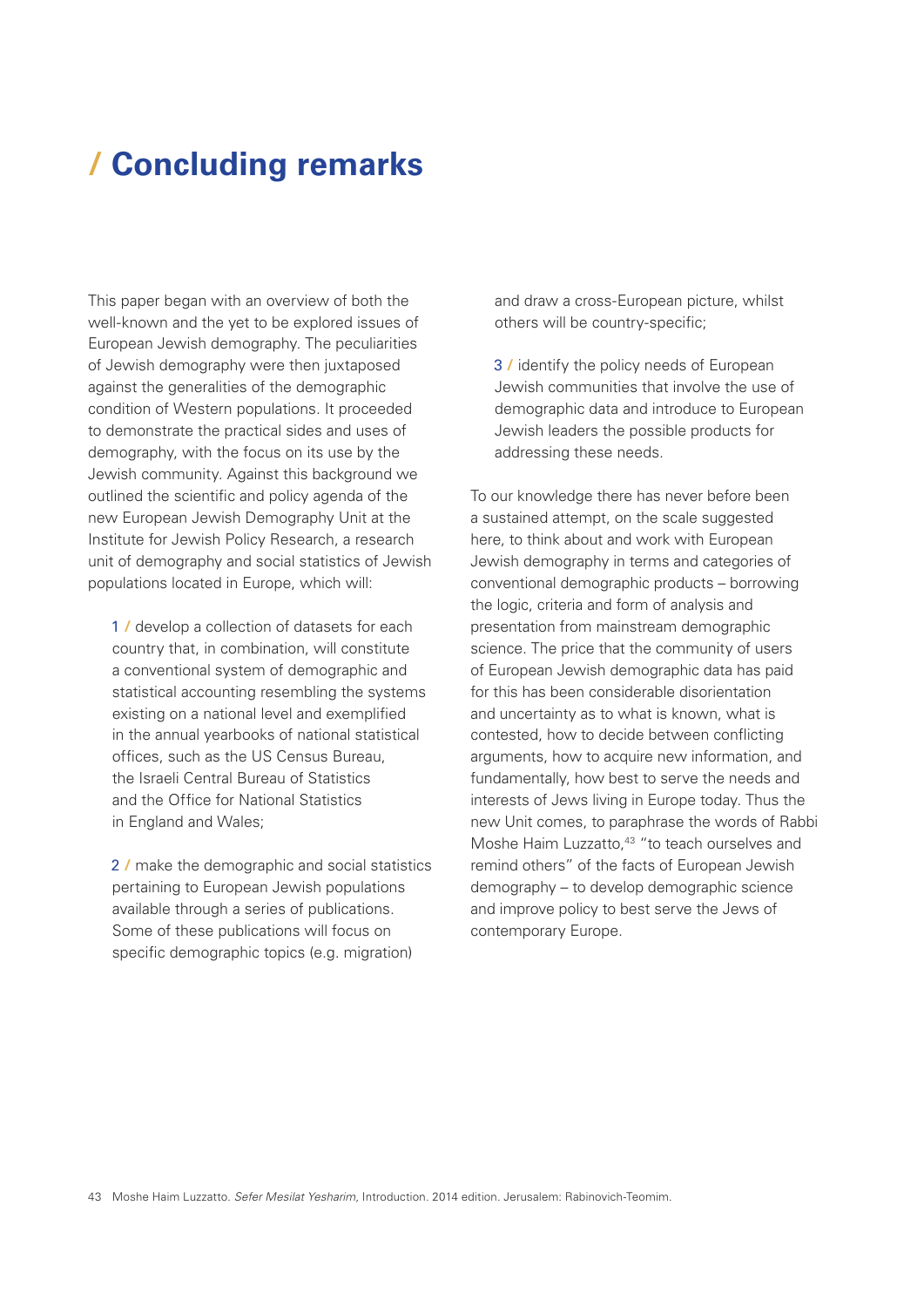# **EUROPEAN JEWISH**



**Free-to-access research** on European Jewish communities since 1990



**Over 2,500 items** covering 54 countries in 29 languages, continually updated with new records



**Curated collections** on key studies on European Jewish life; Jewish education; antisemitism; and migration



Follow us on Twitter: @jpr\_archive **X** Contribute your research: archive@jpr.org.uk **www.jpr.org.uk/archive**